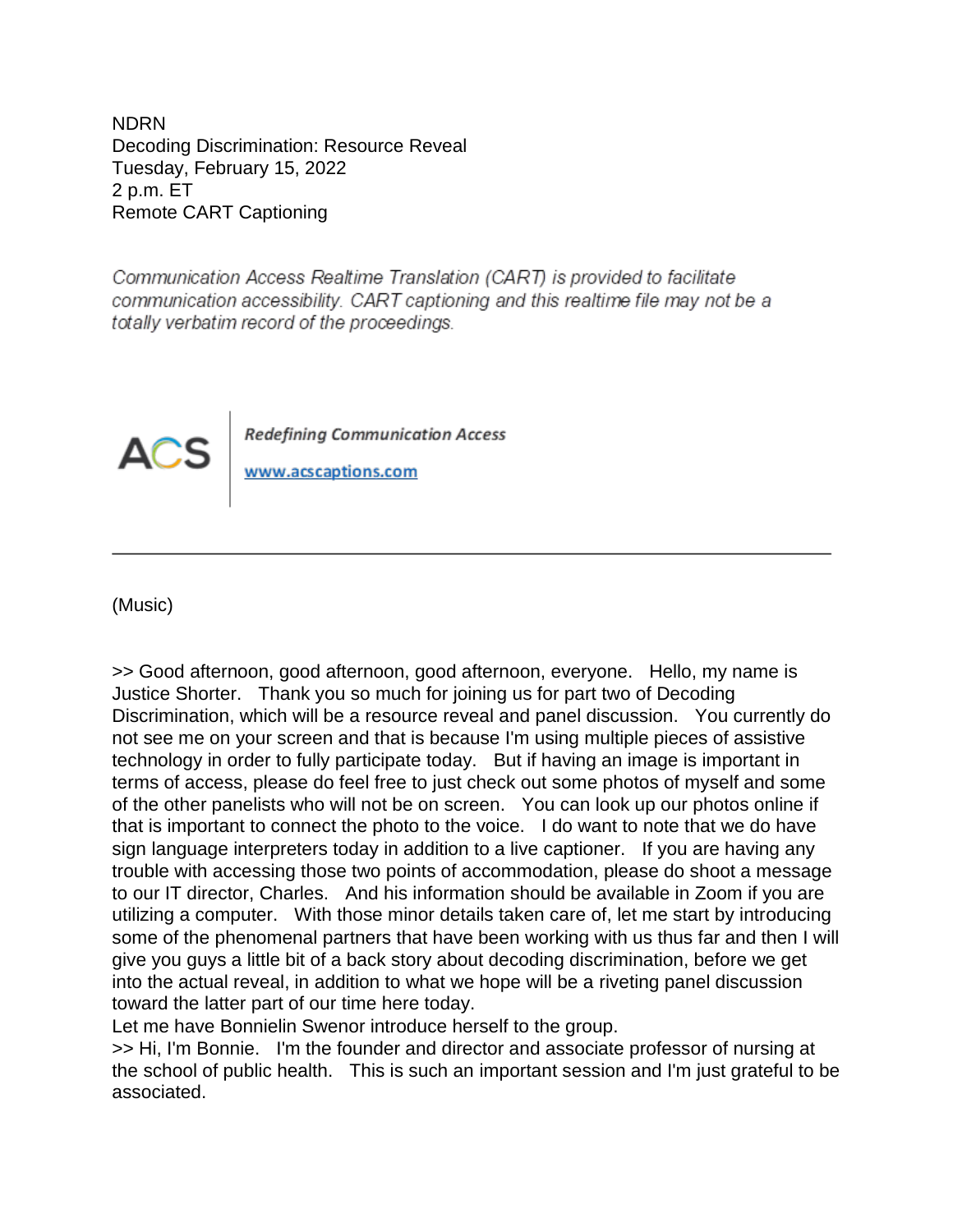>> We are happy to have you. And of course, as Bonnie mentioned, we have two rock stars on the team, Oswin and Morenike from Foundations for Divergent Minds. Do you two superstars want to introduce yourselves?

>> Certainly. This is Morenike. I was just going to quickly allow Oswin just to share a little bit about Foundation for Divergent Minds. And you all will be hearing from me a little bit later. I'll introduce myself then.

>> I am Oswin Latimer, the Founder and Principle Executive Officer for Foundation for Divergent Minds. We are an autistic disability justice organization with practical supports for education, healthcare, and what we're kind of terming crisis management, I think, where we're looking into some more quality of life things, such as police brutality and domestic violence, as well.

>> ZOOM: Recording in progress.

>> Fantastic. Thank you so much, Oswin. I appreciate it. Morenike mentioned they would give a more detailed introduction of themselves in a moment. Before they do, let me give people a bit of background on what Decoding Discrimination is. For some of you, it may be your first time joining us for this series, and some of you may have joined us back in November which is when we held a round table discussion. The entire focus of that discussion was to collect information around some of the words and phrases that have been used to discriminate against People of Color with intellectual and developmental disabilities. We wanted to understand this in a way that understood how people with intellectual and developmental disabilities in general were impacted. But then we wanted to drill down and specifically focus on how People of Color who were dealing with some of those multiple, compounded forms of discrimination, how they were feeling what they were dealing with as it related to discrimination throughout all phases of the pandemic. The administrative process, registering for appointments, getting access to treatment. Being deprioritized in vaccine distribution early on in addition to some of the long haul things, such as long haul COVID and some to of those long-term recovery supports people may need. That was the entire purpose of this series, to hone in on what some of those words and phrases were. Words can be used in a way that is weaponnized. In a way that hurt and harm particular communities. We wanted to get a better sense of what some of those words and phrases were throughout the pandemic in particular. Having done that, after getting ideas and suggestions for you all during that initial round table discussion, we did what we promised, which was to compile all of those ideas and insights into two singular documents that folks can use as an advocacy tool. We wanted to make it easy so people can print it off and put it in their back pocket. We were not interested in doing a big lengthy white paper or something that was a bit too dense for it to be practical. With that in mind, we went for something that could be printed front and back and used at their discretion. All of the words appear on one side and their plain language interpretation is on the other. And then behind there you will see a bunch of advocacy strategies. I won't go into that in extreme detail, because Morenike is going to walk you all through what those resources actually look like. Because the team over at Foundations for divergent minds were the source for putting those together. I will pass the baton over to them. Following today's session, these resources will be made on NDRN's website. I will also be sending them out via email before the week is out so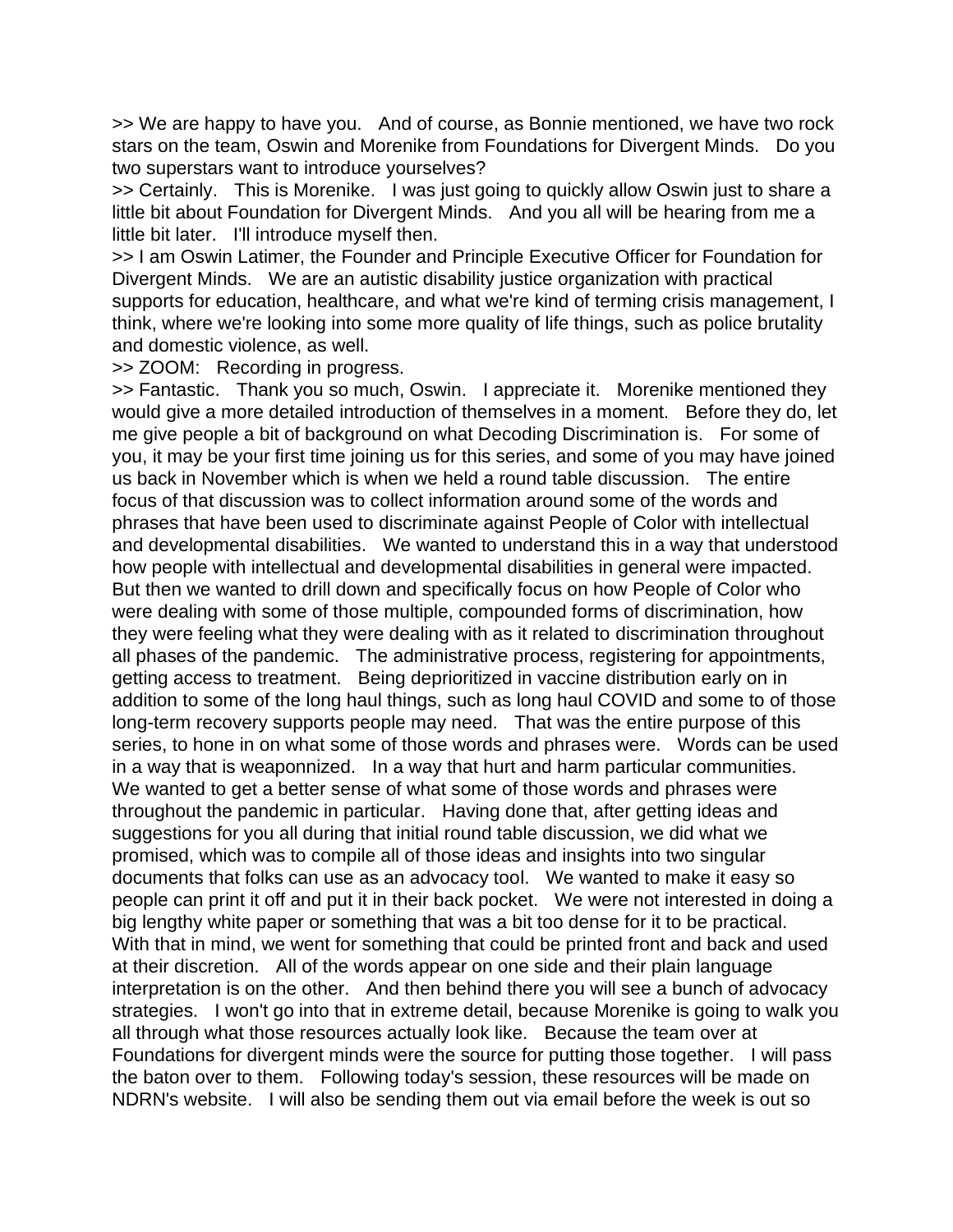that you all can have direct access to them there. So, we really look forward to you using them. And we also want to make this very clear in that this resource will change. All that we used were the things that we received and the things that we have researched, but there is so much more information, we know. We want to receive those comments and contributions. So, soon enough you all will have access to a specific email address and there will also be a comment box that you can use. As the weeks and months go on, because this pandemic is still in full swing, you will still be able to make contribution to some of those words, some of those phrases that are commonly used to discriminate against people with intellectual and developmental disabilities. With that being said, I'm going to pass it over to Morenike to talk in more detail about what those are and how to use those resources. Morenike, over to you. >> Thank you so much, Justice, Bonnie, Oswin, and all of you here who are here today. My name is Morenike Giwa Onaiwu. My prenouns are she/her/hers and they/them/theirs and I'm coming to you today on behalf of Foundation for Divergent Minds. We're excited to be here with you today. We're really trying to find a way to empower people. A lot of times people try to use knowledge as a weapon. And knowledge is power. So, having knowledge is important. So, I'm going to share my screen and show you all some of the resources that we came up with that came up from the round table that we had in November 2021 and some of what those things mean. So, I am going to, I have my screen up. And I'm going to go to the NDRN website, which is www.NDRN.org. And there is a place near the bottom where we have the resource reveal. If you go to the URL, and we will put that in the chat, at the URL you can see not only the event flier for today, but the tools we're talking about. The first one I wanted to talk about was essentially the three R's. We had a discussion, we had people from all over the United States, various different regions as well as some people who were joining us internationally. And we talked about the language and the circumstances and we really started to sort of decode everything that was being talked about. Some themes emerged. And really we saw that there were three main R's that were occurring related to ranking, related to rights or denial of, and related to resources. And so all of those things intersect with people across race, of course. So, some of the comments that were made, as you can see on the documents, let me try to get it a little bit bigger, were things such as people will talk about the price of care being too much. And that's a reason not to render care to someone. Or stating well, if someone is harmed or ill, they're not normal anyway or they are medically vulnerable. Essentially, is there life of value? You hear terms saying people are being called sheeple for following the crowd or putting the onus on the individual. Well, if you request this, of course it's available to you. Don't be a COVID idiot. Make smart choices. All of these things are phrases, but what is really being said? What is the statement behind it? If you're saying someone is not making a smart public health choice or they're a COVID idiot, what you're doing is assigning blame to individuals without looking at the other risk factors that might exist. And then of course there's the hording of resources and in that there's statements such as well, we do not offer that service at this location. Gatekeeping and ensuring that certain things are not offered so that you can try to keep certain populations away. Or telling people that they don't meet a particular threshold so that you have your arbitrary guidelines as to whether or not a person deserves to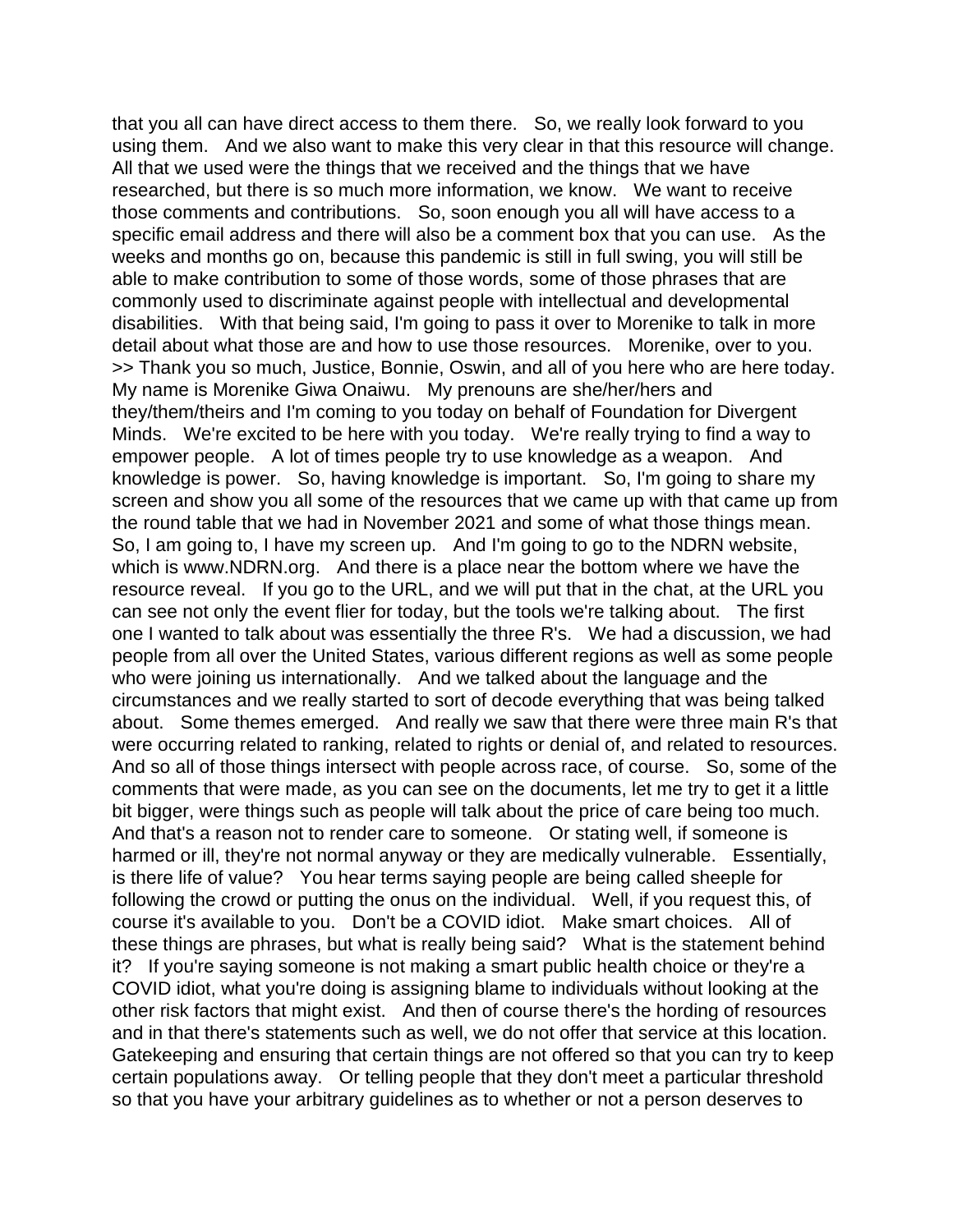have care. And then there's things such as pressuring people to utilize telemedicine or healthcare portals or not allowing them to have a support person. All of these things that may look really benign or look on the surface like there isn't anything wrong, but all of them are being utilized to weaponnize care and to keep being from being able to access the care that they need. In this document, we break down the main statements that were given and then what it truly means. And then another tool that we are very excited about from the website is the strategies. Knowledge is power, but it needs to be applied. If someone is communicating with you in a way that's problematic or things are happening, you need to be able to know what to do. There are several different things here on this document on the suggested advocacy strategies. But one of the things we would like you to encourage you to do is Section 504, the Americans with Disabilities Act, there are lots of things that are you are entitled to by law. And people have to, there are certain things that people must abide by. So, we have some tools for what to do if someone is being condescending, talking to you as if you don't have sense. Intentionally using a lot of confusing jargon or acronyms. Insinuating you're out of control or dangerous or what have you. Or are they ignoring you altogether? Are they invisiblizing you? Only speaking to your attendant or essentially not making it seem like what you're saying makes any sense? Or are they patronizing you in a different way? Patronizing you for your disability. We have a general recommendation of things you can do to protect yourself and address these in the situation as well as after the fact. And then we have the information for all three of the organizations. It is our goal that if these documents, if the first document can be folded in half, if a person wanted to review these things, or it can be folded in like trifolds. And the same thing with this document. It can be folded. If you need to glance at it to see if there is a recommendation because you're feeling a certain way or something is happening, you will have access to that. And finally on the NDRN website under Decoding Discrimination, we have a plain card and we have a few other messages you'll be getting. This is one you can utilize. It states I am disabled. I still understand you. Talk directly to me. Thank you. This can be used in a situation if there is invisiblization or ignoring. There are other one ifs you want someone to repeat something or write something down or to allow you to contact someone for support. There will also be imagery, as well, with image descriptions that you will be able to use. All of these resources are free. And as justice mentioned, this is meant to be a living document. We want to add to this, improve, and we want to be able to have feedback from everyone to know how we can make it better. So, there is going to be an email address that you're going to be furnished with, that you're going to receive this from Justice soon as a follow-up. But in addition to that, so, I believe there will be an email address that you will have that you can reach out to directly related to this resource if you have any questions or concerns at all.

>> Thank you so much, Morenike. That email address is active.

Decodingdiscrimination@NDRN.org. If you want to get additional information about some of the resources that Morenike mentioned or contact information for some of our fabulous panelists, if you're hoping to engage them or learn more about the work they do. If you have contributions or comments that you would like to make to this body of work, we certainly welcome it. Again, that email address is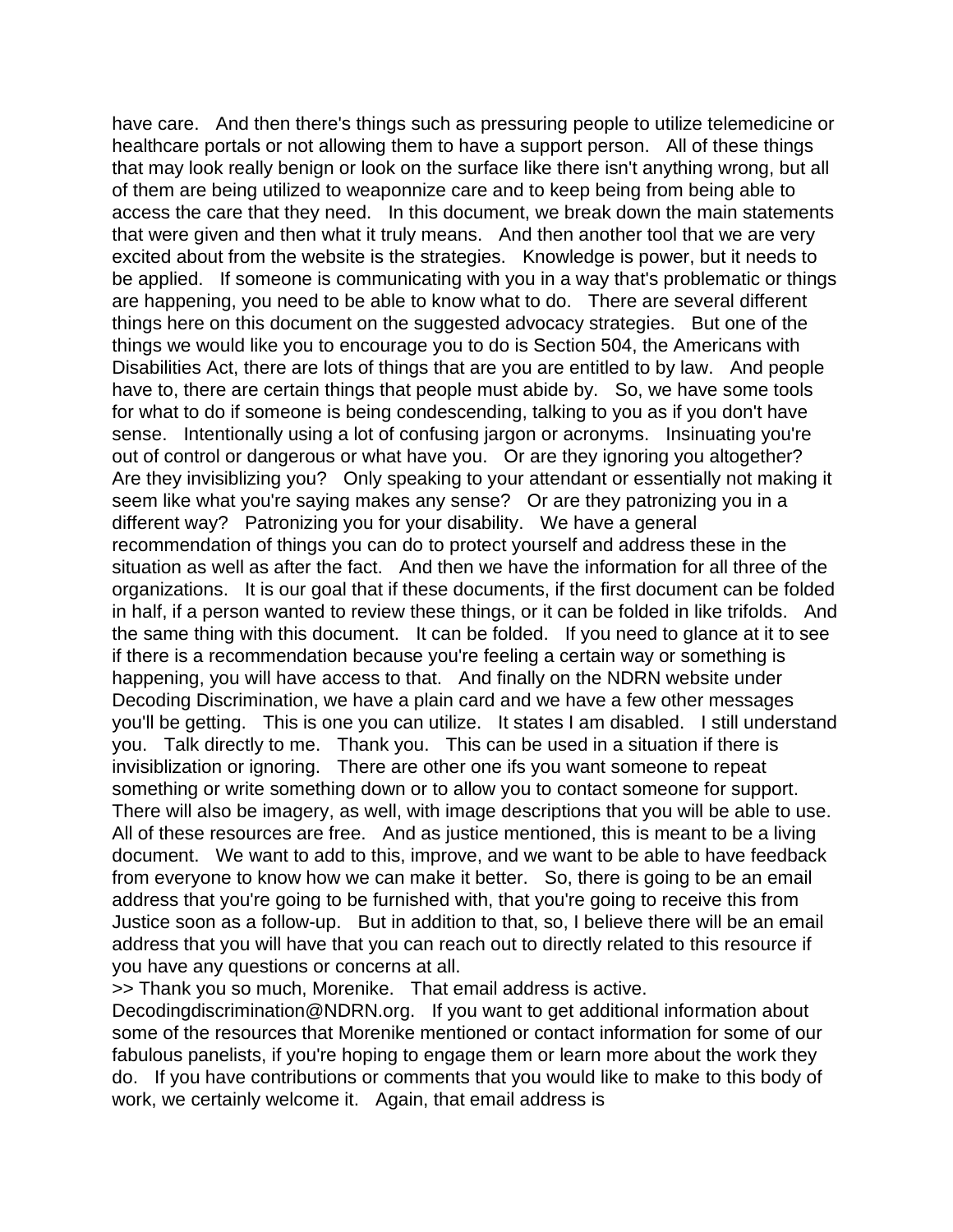decodingdiscrimination@NDRN.org. Charles, am I correct? Is that email address active at the moment?

>> Yes. I was muted. (Chuckling).

>> There we go. Thank you, thank you so much. The man behind the scenes always making sure things are working for us. Thank you very much. With that being said, Morenike, thank you so much for such a detailed description on what that resource is. I'm going to open it right back up to Morenike to provide some introductions because now we're going to move onto our panel discussion. So, if you have any questions about the resources we've worked on, please feel free to shoot us an email. Our contact details are on NDRN's website. Please let us know what would be the best method of communicating for you. We will also have a Q&A session at the end of today's presentation. But we don't want to rush you. If you have questions, please put them in the chat box. Please message Morenike directly. I will personally have to mute the notifications on my phone for just a moment because it is difficult for me to hear multiple devices with those notifications coming in consistently. However, if you need to get a specific question in, please Morenike is my cofacilitater of today's panel and of today's general workshop, so please feel free to send them a direct message and they will answer questions. Or just feel free to put it up in the chat box. I also want to encourage folks to create access for one another. So, if you have good links or other resources to reveal or share, do not hesitate to do so by putting those links, those resources up in the chat box. Without further ado, Morenike, I'm going to pass it back over to you to introduce our panelists for today.

>> Awesome. And I'm so excited to have the panelists that we have today. So, I'm just thankful for the perspectives that they're going to bring. And so the first panelist that I'd like to introduce is Emmanuel Jenkins, who is the founder of a nonprofit organization, We Stand for Something. And I put his bio in the chat and we will put his organization in the chat for you, as well. So, We Stand for Something supports individuals with disabilities and their families. In addition to that, as Emmanuel is employed by the state of Delaware working full time as a community relations officer for a Developmental Disabilities Council. That is a ground breaking role for someone with disability in that role, in addition to many of the local and national boards and commissions that Emmanuel is involved in, and in his role for the consortium for individuals with disabilities. Emmanuel is vice chair of Delaware's rehabilitation Council, and the Delaware Developmental Disabilities Services . He is a proud graduate of Partners in Policymaking in 2014. The next individual that I will be introducing is Kayla Rodriguez. And sorry, Emmanuel's pronouns are he/him/his. And Kayla's pronouns are she/her/hers and they/them/theirs. Kayla was trained in the leadership education and LEND program of Georgia and the My Voice My Participation Board. Kayla speaks on many panels and won the Golden Goldie Award, and the Luminary award. Kayla has worked as an intern at the Georgia Council for Developmental Disabilities and was the VA of Autistic Self-Advocacy Atlanta. Kayla is a published author in the edited collection Sincerely, Your Autistic Child. And last, but not least is Dr. Taylor or Janiece as we call her, and her pronouns are she/her. And she is an assistant professor in the Johns Hopkins School of Nursing. She is the principle faculty member for the Johns Hopkins Innovative Care in Aging. Dr. Taylor's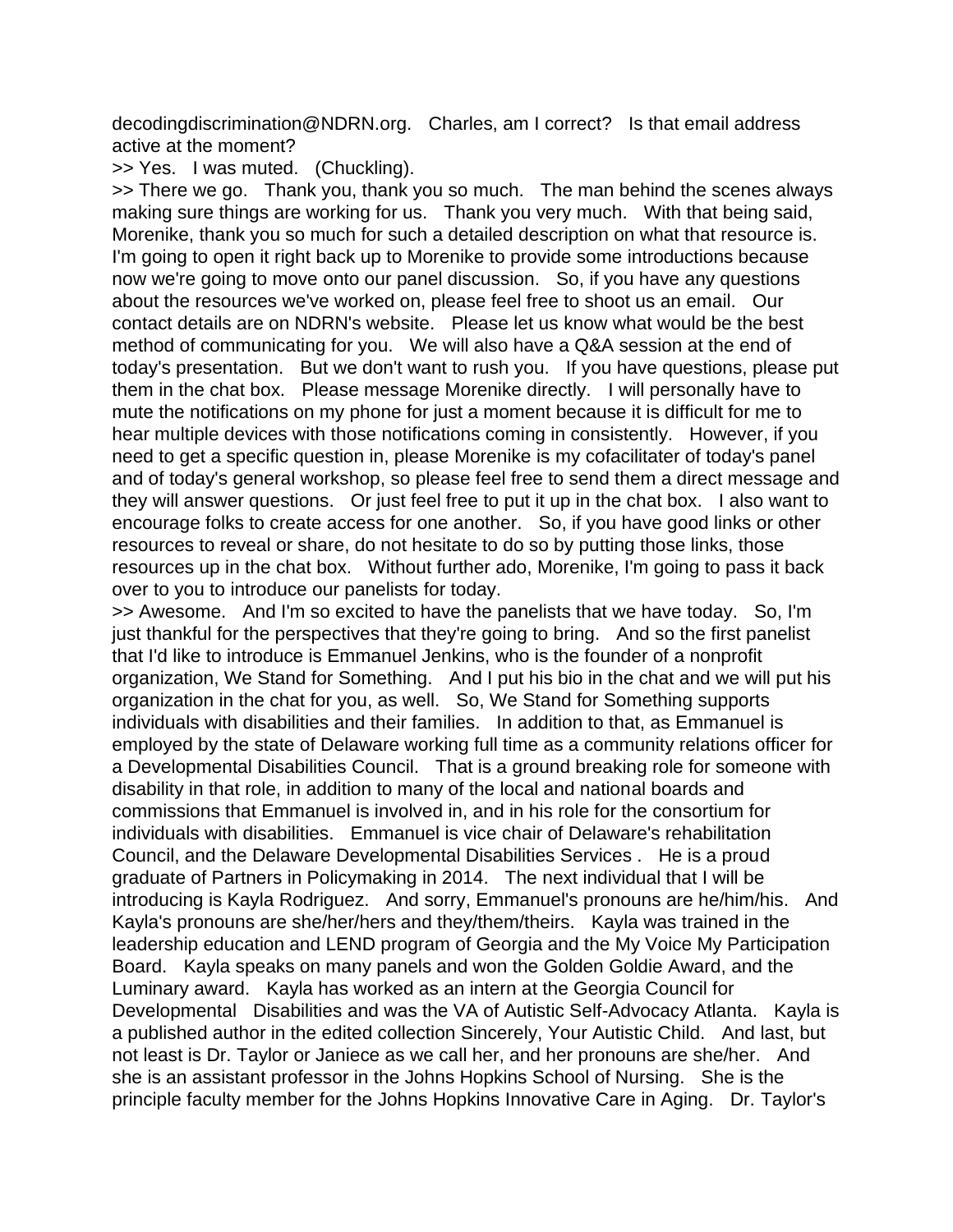work, the research is about identifying and addressing pain disparities and also looking at differences in outcomes in older women, particularly those from underrepresented groups and from all individuals with disabilities across the life span who are aging. So, in addition to having a doctorate, Janiece completed a post-doctoral fellowship at interdisciplinary training and is testing interventions about pain and depression symptoms, particularly in African American women with frailty and physical function limitations, as well as interventions to address the unmet needs of caregivers who themselves have disabilities, as well. And I will be placing Janiece's bio in the chat for you right now. So, we are very excited to have these panelists. And again, I will share their organization's links for you, as well. Back to you, Justice.

>> Thank you so much, Morenike. I feel like we're newscasters. (Laughing) We're just ...

>> I know, right?

(Laughter).

I am extremelily thrilled to have you on the line. I want to open it up in a rather general way. I'm hoping that you guys can share a little bit more information about some of the ways that you all have noticed discrimination popping up for individuals of color with intellectual and developmental disabilities throughout the pandemic. Can you share any examples or stories or specific things that you can point to that you've observed over the last two years and ways that people with intellectual and developmental disabilities have been impacted by this pandemic. Dr. Taylor, you noted to me as we were prepping for this event that this was something that you certainly had observed. Can you share a little bit more with us about your thoughts?

>> I sure can. Thank you so much, Justice. And hopefully you can hear me. I apologize. I lost track of the specific case study, but I can remember several participants who have participated with me in some of the research who are older and have various types of disabilities, including some hidden, some developmental disabilities experiencing pain. And throughout COVID did experience some discrimination in seeking care for whether it was their pain or other conditions outside of COVID. Oftentimes they were described as anxious or overseeking for care and were discriminated against because of the intersectionality of their race, ethnicity, and disability status. They weren't necessarily taken seriously and I would say discriminated against in receiving the necessary care. One individual in particular, now that I'm remembering, wasn't able to get the needed, had a fall. This individual had a disability, had a fall, and wasn't able to get care because they pretty much told her that her pain wasn't that bad. It did turn out that she had dislocated her shoulder, we found out later. But she was not taken seriously and I would say that was discriminatory based on that intersectionality. Those were some of the things I did experience and hear from research participants.

>> Dr. Taylor, you brought up a good point. Other reasons for seeking out medical care did not end because the pandemic began. People dealing with falls and people dealing with other sort of health conditions and concerns, all of these things were still ongoing throughout the pandemic and people gaining access to the types of care and other pain management still remained a vital piece of the equation. We're going to come back to this issue of pain management for People of Color. But before we do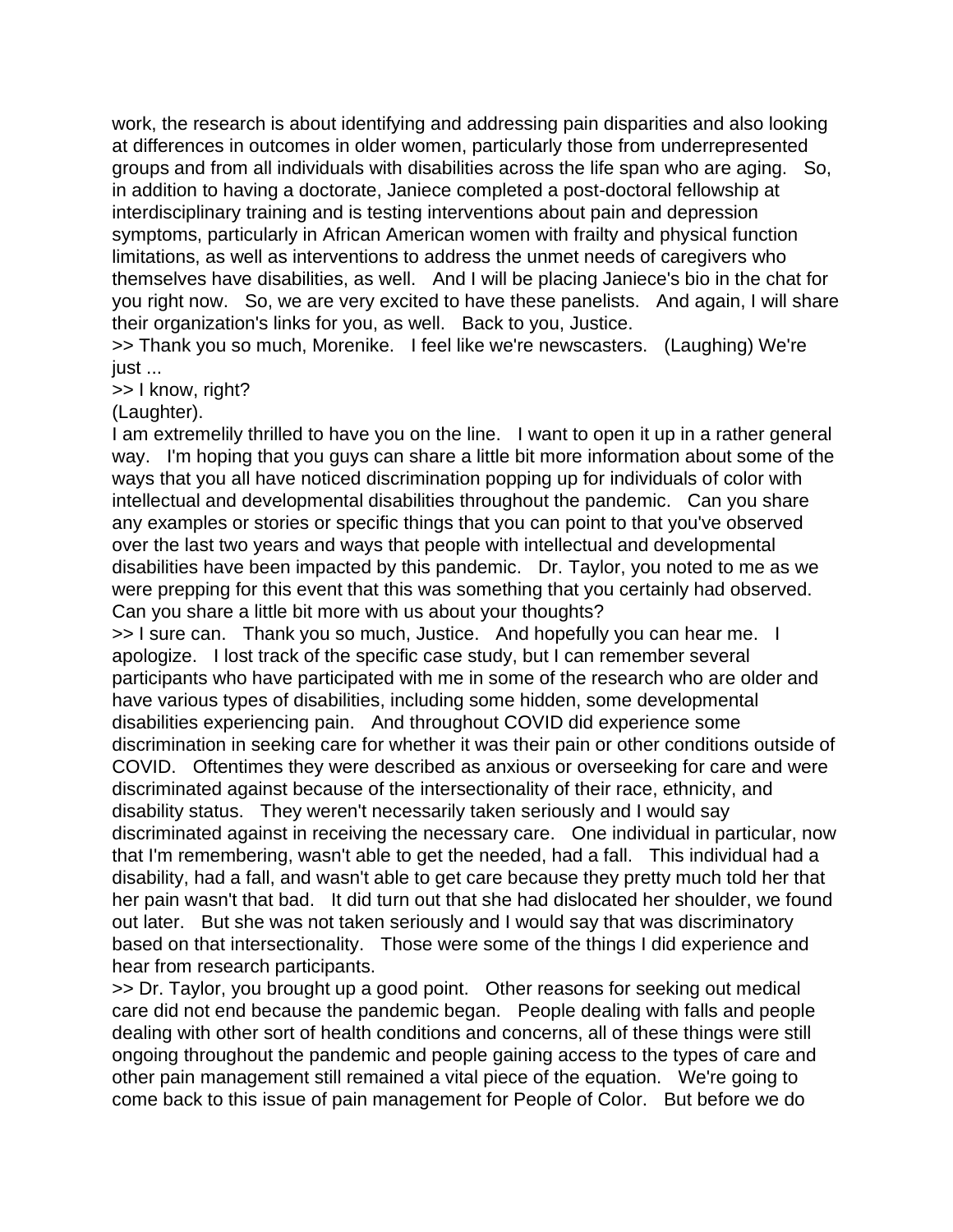that, let me bounce over to Emmanuel. Can you talk to us a little bit. You work a lot with individuals in community-based settings. Can you talk to us a little bit about the importance of creating community amongst people with developmental and intellectual disabilities as a means of dealing with the discrimination that they may face? >> Absolutely, absolutely. I think really when it comes down to community, we talk a lot about people are advocating and really connecting with agencies. and providers to gain information. Or to other individuals in the community. I really believe that comes to working together with other individuals with disabilities. Individuals with disabilities really deal with social isolation. When the pandemic came, the pandemic just magnified the social isolation.

So, when we talk about discrimination and barriers and challenges and all of these things, it's really important that as people with disabilities that we work together, that we work together to learn from each other and be connected to each other, and most importantly to support each other. We know that it's platforms like that this that allow us to come together and educate and advocate in the sense that we shouldn't just wait until March, which is developmental disability awareness month. And as they always say, you know, together we are, together we stand, divided we fall. Really drawing strength from one another to really move conversations like this forward. Communities don't have to be next door. The pandemic has shown us that communities can be across the water, over the bridge. For example, if it was not for the pandemic I highly doubt this discussion would be done using a virtual platform. Now we as advocates can really utilize something such as the pandemic to really advocate in such a stronger way because now we can do it via Zoom.

>> Thank you, Emmanuel, I absolutely agree. You brought up so many strong points there. The importance of being able to learn from one another, and helping individuals deal with the various elements of discrimination that they're dealing with, by learning from people who are simultaneously going through some of these issues. It's often said that people want to speak up on behalf of the voiceless, but I hear you and many others says you can pass the mic and let people speak for themselves or sign for themselves, or however folks communicate in a way that is most accessible, because they also have things to say. So, just really, really strong parts. Stacy Park Milburn referred to this idea of helping people through different phases of disability and bringing them into the disability community as disability dulas. I wanted to open it up to you, Morenike. I have a whole list here, but I wanted to bring you back into the fold to talk about this idea of community and why it's so important.

>> Absolutely and I'm just really enjoying the dialogue that we're having and thank you to everyone who is making remarks in the chat and kind of sharing thoughts and resources and continue to do so. I wanted to actually, we heard from Dr. Taylor and Emmanuel. I wanted to ask a question of Kayla, who is a panelist of mine. Kayla, I was hoping you could share with us some thoughts about the importance of developing and building community and advocating for oneself? Particularly in these times, but how you would essentially like this is for most of us, this is not just work, this is also life. You know? This kind of bleeds into one another. So, it can be difficult to kind of discern okay when how much advocacy, when is it the right time? When is it the right kind? Are we reviewing things properly or understanding what's happening? The way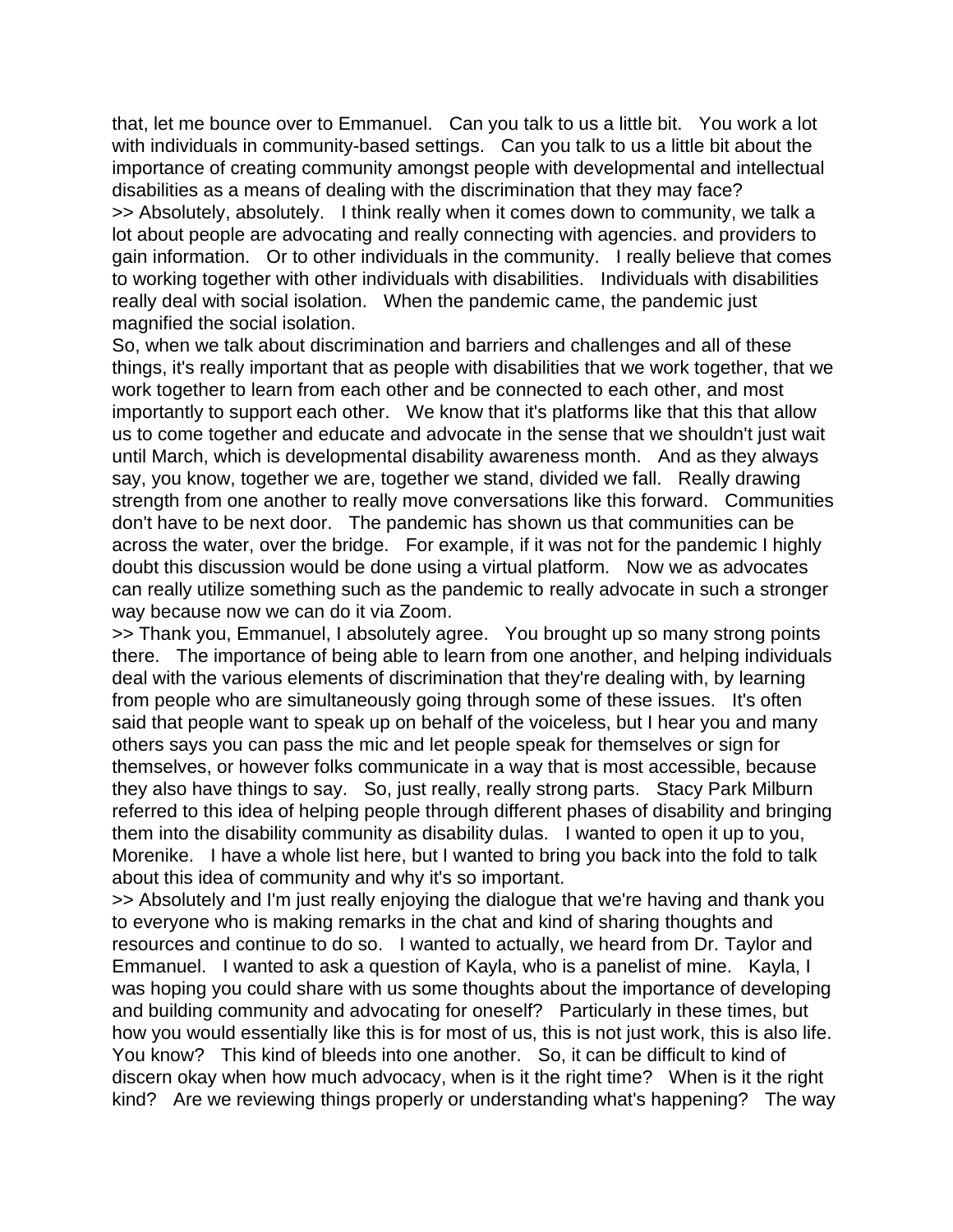that we think we are? Are we being gaslit? It would be good if we could share some of your personal perspectives of this, we would love to hear that.

>> Thank you, Morenike. Yeah. Definitely, actually I had an experience like this even yesterday where I had to advocate for myself. I was in, I'm in an IOP for binge eating disorder. I'm autistic and I have ADHD. And I was advocating for myself because I wasn't having a good day. And I was just on this webinar for three hours. And I had to advocate for myself. This pandemic, we're zoomed out. I had to advocate for myself and they were proud of me. It was scary. You don't know how people are going to take it. I was fortunate in my case that they were accepting and they understood, but sometimes it's not always the case. But I think you have to do it anyway because you really need to take care of yourself and it's really important now more than ever before that we take care of ourselves. And another example is like with me I have to advocate with my insurance because I don't understand. Because I was told I was going to get a better insurance, but yet I'm getting more bills than ever before. I had to advocate for myself and then the health journey I had over the past year. I had COVID and now I'm thinking maybe the COVID was related. I don't think I have long COVID, but I developed a couple of like nodules I kept getting led from one doctor to another and I had to advocate for myself and be like what's going on. You know what I mean? And when I went to a terrible mental health hospital, I also had to advocate for myself and like it was in Lawrenceville, Georgia. And by the way, most of the patients there were Black, Indigenous, and People of Color. I think it was part of the school to prison pipeline. It was the worst care I ever received. They weren't even giving me my insulin that I needed. I'm a Type One diabetic. They weren't giving me the insulin I needed. I could dive more into this. But point is, I tried to advocate for myself because I needed it. And sometimes you're not just advocating for yourself, people think you're advocating for yourself, it's not important. But it is very, very, very important and you need to advocate for yourself. I know it's scary, trust me. I am so scared. But I think it's very important to advocate because owe need it and you deserve it. You deserve to be advocated for and you deserve to have your needs met. I hope that answered the question.

>> You answered it perfectly and it actually kind of really emphasized what Dr. Taylor was sharing earlier about people not being believed by others or people not, you know, services not being rendered. We're seeing a lot of correlation there. And so Justice, I know you had a few other questions. And there was a question Brian Russell had in the chat, as well.

>> Yeah, I want to bring David Boyar to talk about ventilators. He is one of the lawyers at NDRN who did a ton of work around rationing. In some of the cases the language was very explicit. Noting that folks with certain types of disabilities, especially folks with intellectual disabilities would be deprioritized around ventilators. I wanted to ask the panelists, were you familiar of these policies? And then also Dave, did you have any specific insights that you wanted to share, having really monitored this with legal directors and legal teams from across America's protection and advocacy system. Dave, I'll let you chime in, but I want to get back over to our panelists to get their thoughts on it. David Boyer, if you're speaking, you're on mute. It seems like we might have temporarily lost Dave. That's all right. I'll kick it back over to our panelists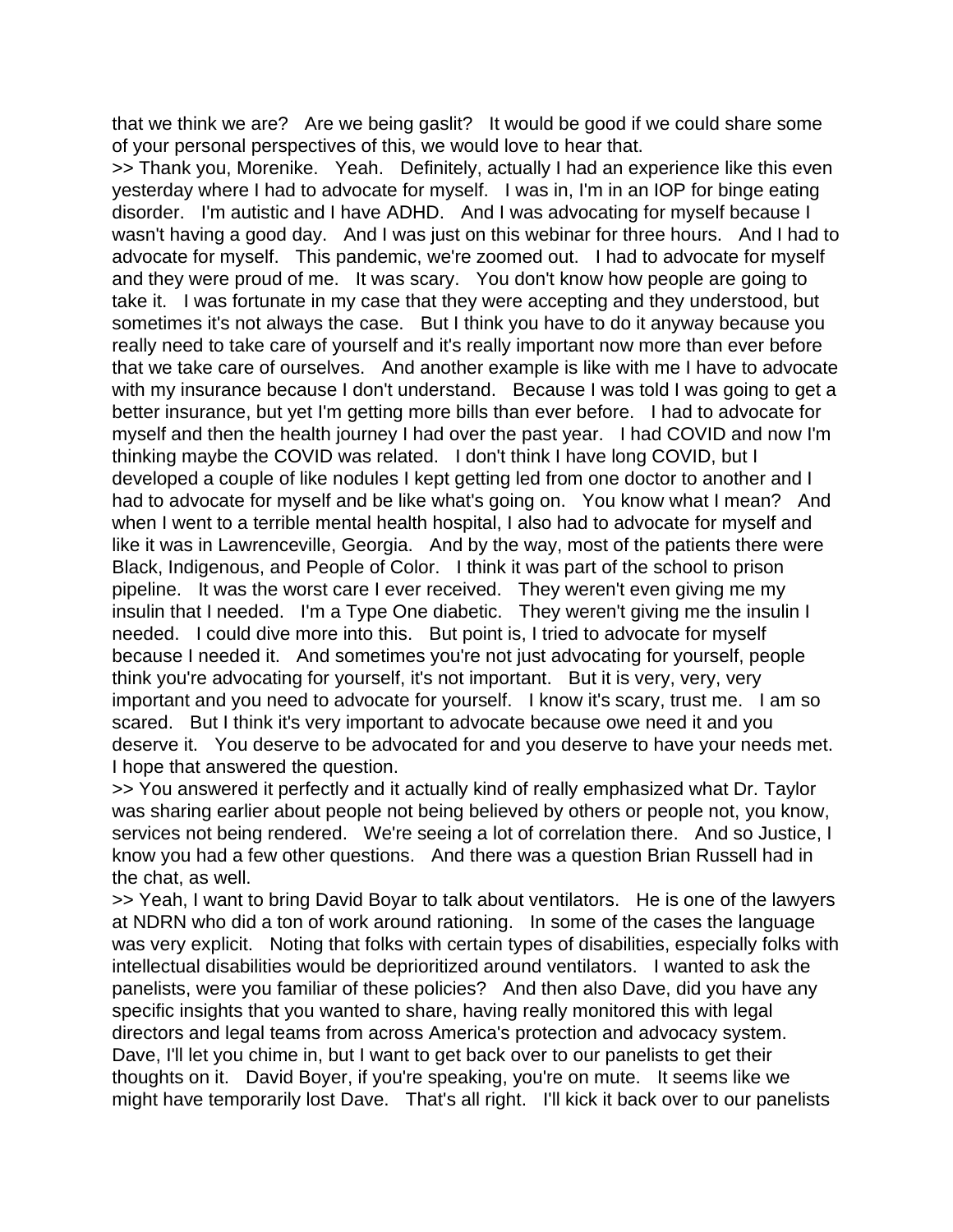while we get Dave back up online and operational. Emmanuel, Kayla, were you aware of those policies, and did that have any impact on your physical or mental health throughout the pandemic?

>> Emmanuel, do you want to go first?

>> You could go first.

>> Okay. Well, I didn't specifically hear of this issue, but I'm not surprised. Basically, I've heard stories about like how we have been low on the vaccine distribution we have been, yeah. We've been low on the vaccine distribution. We haven't had the best access to vaccines during the vaccine rollout. And I also heard like before COVID, there's a law in Georgia about this I don't know if you've heard of it.

I don't know which law it's called. I forgot the name of it. But it was because this young girl who has a disability was denied an organ transplant because of her disability. And I looked it up and that's a similar thing in other states, including autistic people. I think you can get denied an organ transplant because you're autistic or have another disability. It's surprising to me and makes no sense because our lives are just as important as anybody else's. And if we need an organ transplant, we need it, you know? So, to hear something like this is not surprising to me, unfortunately. But it's just another, I've seen it all over Twitter. I've seen it all over the mus, like how people with disabilities have been treated as a last resort during this pandemic. I think there was another one where they were like oh like, a not resuscitate or something like that. I don't know for sure on any of this. But I've heard stories of how we've been a last resort during this pandemic. So, to hear that is not surprising. It's disappointing, but not surprising. So, yeah.

>> Emmanuel?

>> Yeah, this kind of discussion or lack of discussion when it comes to rationing equipment, et cetera. I think it happens on a regular basis, however it's not regularly talked about. We read about it in the paper or online. And one of the things and I keep saying this is the pandemic forced people to talk. You know? They could no longer run and hide from their motives or secretly discuss. For a long, long time people with disabilities have been looked at as maybe the last people to receive funding. But as far as life-saving measures, we are one of the last ones to be talked about as far as treatment. I can tell you that here in Delaware, I was really instrumental on the rollout of the COVID vaccine. I actually got to sit on the board to discuss that. But it was because of my presence and people around me that understood that we needed to be in the higher tier as far as rollout. We didn't get to be number one, but we were not completely at the bottom. But I think, you know, you brought up a really good point about the mental health side of all of this. Knowing that there's a risk that if you go to a hospital and you need other treatment that you may not get it because you have this pre-diagnosed disability, that's like, you know, that's like tug of war. Tug of war with your mind. You know, as someone mentioned earlier, the treatment that you need or other medical things don't stop just because the pandemic came. So, imagine having a symptom or a lump or some other thing that just popped up over night. Now you're laying there and wondering do I go to the hospital or do I stay home? Well, if I go to the hospital, they're probably not going to treat me because I have XYZ. This same thing happens with people with diabetes and other things, as well. So, I think this has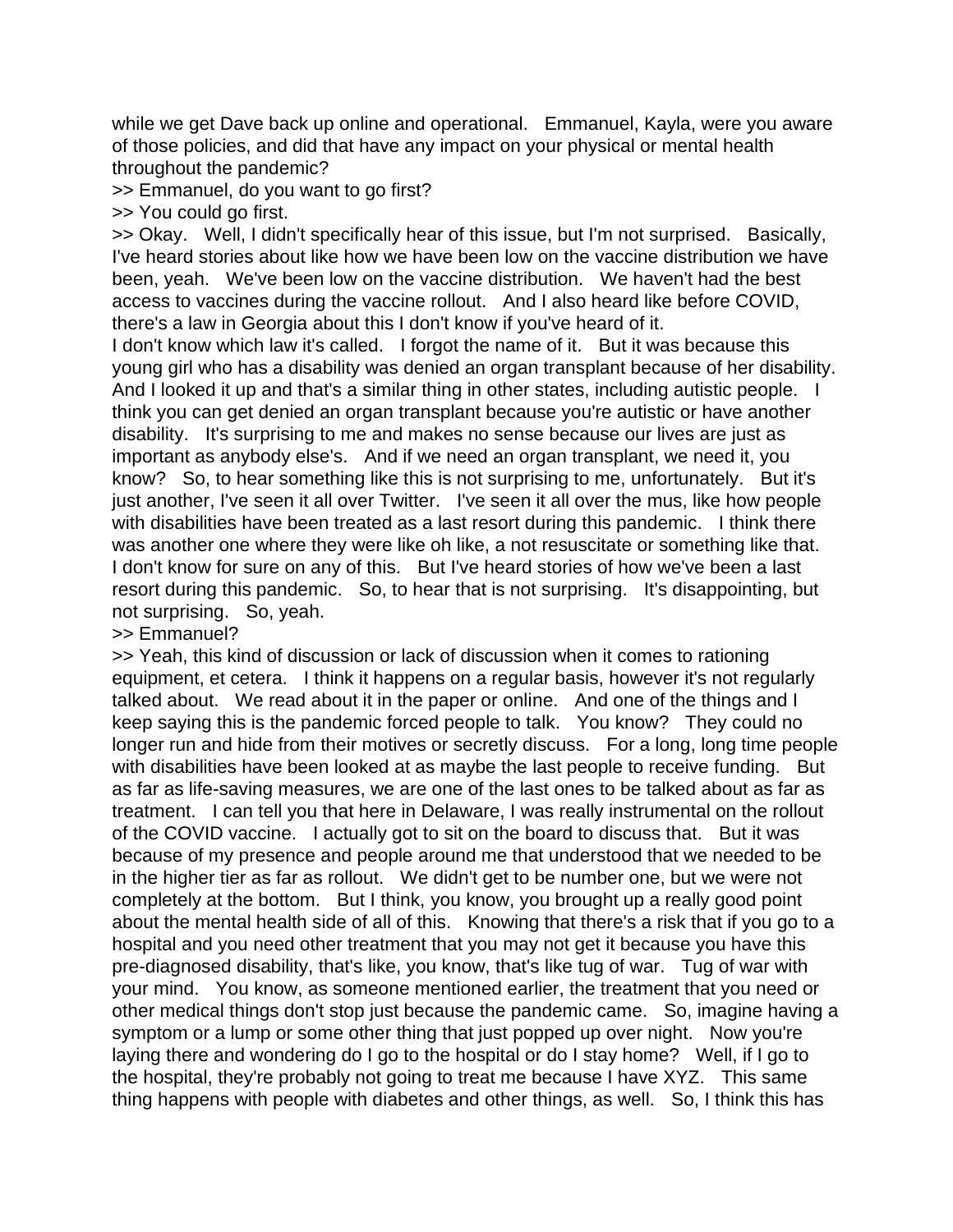always been an ongoing thing. But again, it's platforms like this. To put those kind of things on notice. It's one thing being a person of color, but it's also another thing being a male. It's also another thing being a person with a disability. So, I think when we really look at these kind of questions, we're really looking at three cards already stacked against us, and the only way we're going to change it is by really advocating to ensure that our life matters, not only in a quick fix to get someone a quick alternative, but our lives matter. And when deciding do I go to the hospital or stay home? >> Strong points. I love that quote, our lives matter. So many poignant things you said, as well as Kayla who spoke before you. We have Dave back online, one of NDRN's legal managers, to talk about some of the issues they noticed from a national perspective around the rationing of care and how some of that was really enshrined in policies and practices across the country in various states. Dave, I want to bring you off mute just to see if you have any thoughts to share on the issue before we kick it back over to Dr. Taylor for some of her thoughts around pain and People of Color. >> Sure, thanks Justice. You step away for a second and see what happens. Apologize for that. You know, all across the country we discovered when COVID began that many of these states had established these crisis standards of care, which mandated health rationing and who could get healthcare and essential services when medical supplies or personnel ran low due to demand. And we found out that many of these, not surprisingly to the folks who are on this call, many of these were discriminatory to people with disabilities and People of Color and a whole wide variety of folks that are traditionally discriminated against. The P&A network took a lot of steps. Almost every P&A filed complaints against their state's crisis standards of care. Remember each of these crises standards of care are localized to a state or region. Each of these P&As filed complaints in either letter form or to the national government, to CMS, to the Office of Civil Rights complaining about these and many got very good results. I can think of some language in the state of Alabama that specifically referred to people with intellectual and developmental disabilities as folks that shouldn't be getting care if it ran tight on resources. Many of these had good results. I saw a question back here specifically referring to, yes, Brian Russell asks about ventilators. Ventilators were often a hallmark. That was something that if you went into the hospital with your ventilator and they felt like your standard of living wouldn't be good, they could take that ventilator and reallocate it to someone who had a better standard of living or quality of life or short-term likelihood of living. We very actively fought those across the nation and were very successful. Those particularly play well in the public. People understand you shouldn't have your ventilator taken away from you under any circumstances. Those were fairly successful. The only one that I know that is still being contested is in New York where they have provided guidance that your ventilator could be reassigned. It's not a state law. It's a suggestion to local jurisdictions that one of the things they could do is reallocate those ventilators. That case is now being argued in the federal government system and I can link that case in the chat. But it's Not Dead Yet v. New York and NDRN and some others have signed on in briefings in their efforts to stop that silliness because everybody should keep their ventilators, obviously. So, I guess that's kind of the wide view of it.

>> Many thanks, Dave. I appreciate your insights and being able to provide us with a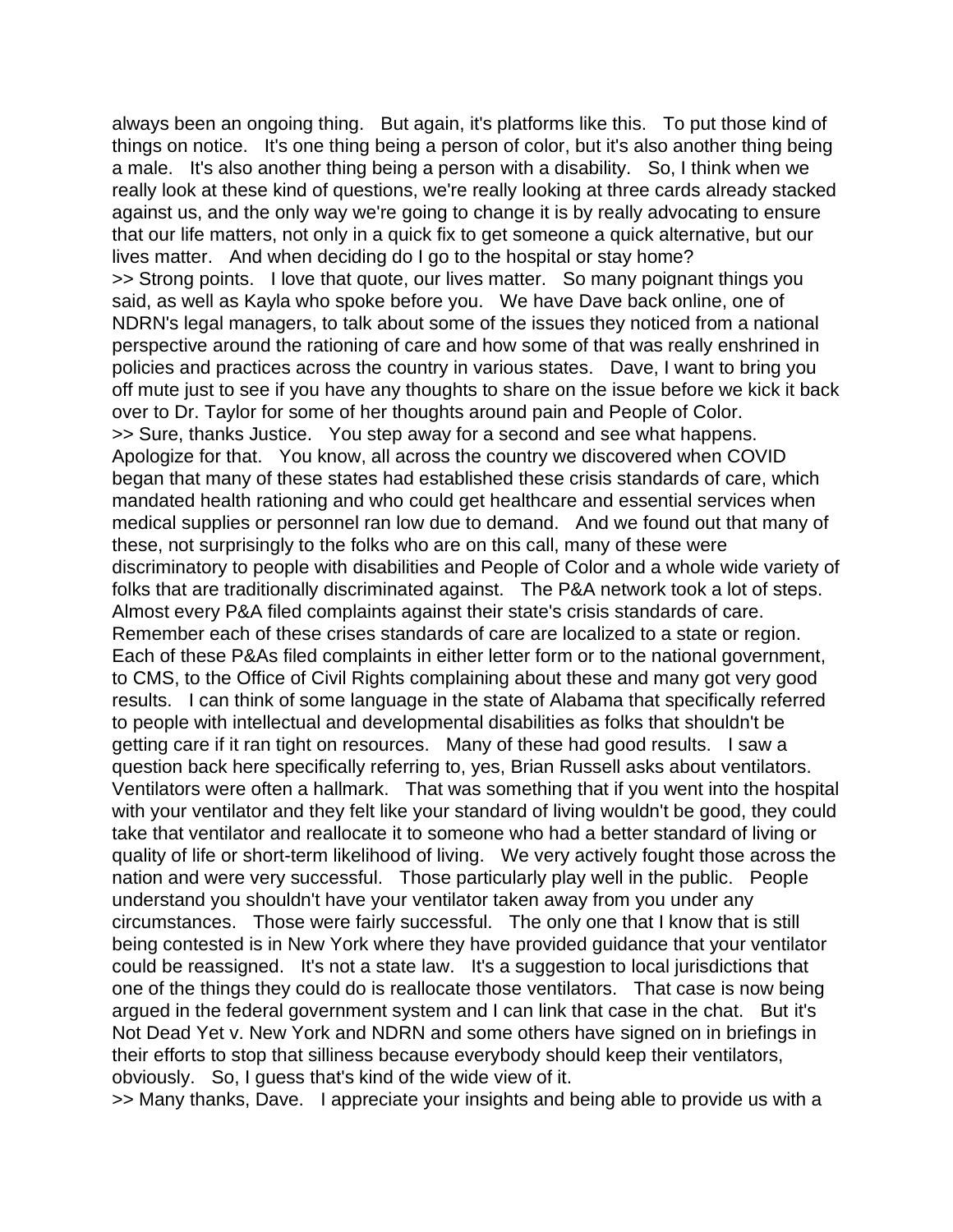panoramic perspective of what the P&A has been doing since the onset of the pandemic. I want to come back over to Dr. Taylor. And this will be before we get into some of the really great conversations going on in the chat. I can hear Morenike engaging directly with some of the participants, some of you all, and some of the questions and comments you have. I'm going to bring Morenike in after we talk to Dr. Taylor here about pain management. Dr. Taylor, you spoke about this in the very beginning. You kicked us off in our panel conversation. Can you talk to us a bit more around the topic of people with intellectual and developmental disabilities not being believed when it comes to discussions around pain and around their care in general. You gave us an example, but talk to us a little bit more in depth around this concern around credibility and believability and some of the issues that Morenike talked about when we were getting at what we did with the resources that we created, this issue of being invisiblized and pushed aside. Can you just share a little bit more about your experiences in that regard?

>> Sure, thank you so much, Justice. I think there is a big, it happens commonly, and oftentimes healthcare providers don't see that they're doing it or they assume that we're healthcare providers and we are able to treat all patients equal, but that's not the case. Oftentimes we see patients coming in with intellectual and developmental disabilities. If they happen to have a care partner with them, the provider will talk to the care partner even to the person with the intellectual or developmental disability can speak on their own behalf about what their desires for their care should be. And it's just a bias that happens and it's so common across all healthcare professionals that really needs to be addressed. And I will definitely talk about the pain piece, but also just thinking along the lines about what David was saying about quality of life. I think a big part of it, as well, is healthcare providers, assuming that they can define what quality of life is for individuals and patients with intellectual and developmental disabilities and being able to define what they think quality of life should be. And I think it's a stigma, especially among people with intersectionality who are from underrepresented groups in addition to having these types of disabilities. I think there are situations where they're frequently seen in perhaps ERs because they can't get primary care for one reason or another. Or they might just have multiple diagnoses that require emergency care quite often. And they get this stigma, you know. Obviously, there's horrible stereotypes out there about being frequent fliers or drug seeking. They make a lot of assumptions and that really limits the credibility and believability of a person. And it's almost like I've heard this from participants and even among family members who have some type of disability that I don't want to be seen because it may affect my credibility if they think I'm coming too much or they think that I'm faking whatever is going on. It will affect my credibility. So, I will only go when it's a life-threatening situation. That's very unfortunate, but very common. And when it comes to pain, of course, you know, we have this adage with the nursing, pain is what the patient says it is. But that's not always lived out in nursing practice. And as I think Ian just said in the chat, it's very true. You know, we're taught in nursing school, and I would think in medical school, as well, there is a myth, however, that creeps in. The mechanisms behind physical, mental, even spiritual across the board for all people, however these biases come in that you make assumptions that people with intellectual or developmental disabilities don't feel pain the same way, or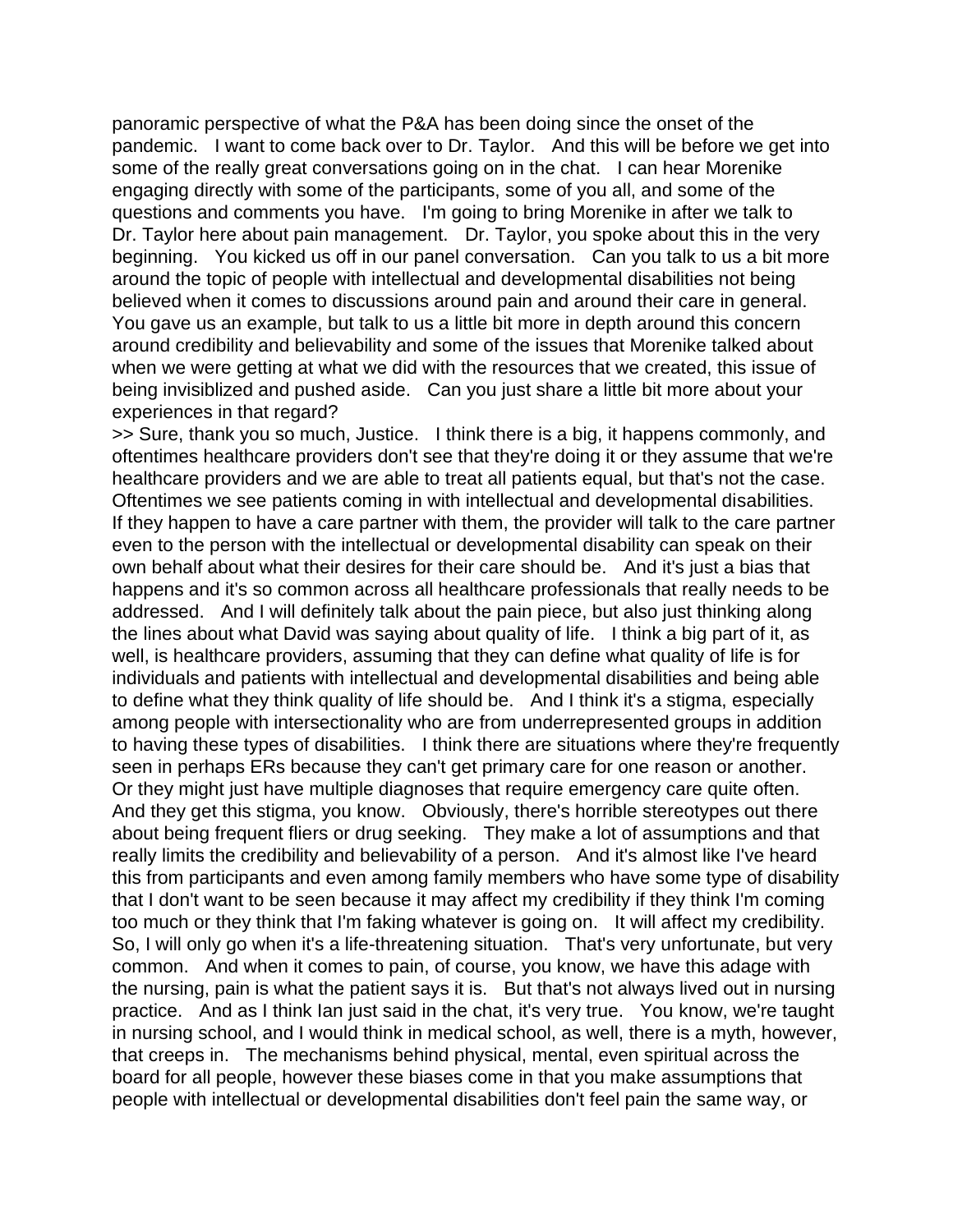I've heard their brain is not able to understand what is going on in their bodies so they don't feel it. So, of course that definitely causes disparities in pain treatments and then oftentimes they're not believed. There's also, you know, intellectual and developmental disabilities may have pain and they're still functioning very well, even to the point of physically they can do things. And the picture you observe, you think they must not be in pain. But there's a lot of people who have lived with pain for many years and have learned to cope with it until they do get to that point where they need to seek care. But because they're so high functioning, they're often not believed, and that's another way that creates disparities in pain management.

>> True, indeed. So many wonderful takeaways from what you mentioned there. One of the things that stands out to me is the connection between credibility to criminality. How sometimes people are put into institutional settings because they are deemed as uncredible, that they are not believed. So, kind of pushed into non-community-based settings. And taken away from family, friends, community, because they are not communicating in the ways that people deem to be the most easy and effective for them? But as opposed to the way that is most important for a person with a disability. The way that you communicate can be a marker of how you're viewed in a medical setting, but it can also be a direct marker of something that eventualizes criminalizes you. Noncompliant or menacing in that way. That's really important because you're talking about pain. There are so many layers to pain. The physical, the emotional, the mental, the spiritual. The way people are treated in these settings all contribute to somebody's overarching capacity to deal with those different levels of pain. So many great perspectives being added to the conversation and Morenike has been engaging with you directly. Morenike, I'm going to have you come off mute. Can you give us a snapshot of what's been happening in the chat. Some of those comments and some of those questions.

>> Absolutely. I just want to thank everyone who has been communicating. There are different resources that have been shared related to organ transplants, the discrimination in more than 25 different states about organ transplants that people are less likely to be considered a candidate for one. So, there is a place where the public comment period has technically ended, but they are still reviewing remarks. They might just not be shared with the public in the summary. But there's some information about that. Ray wrote a great article that's there. And we've talked a little bit about the criminalization of communication. You know, everyone communicates differently. Everyone does not communicate by speaking. Some people who are augmentive assistive communication or AAC users, or what have you. And these are often things that are people used, especially if you're a person of color, seen as aggressive or non-compliant or things of that nature. The amicus brief that Dave mentioned earlier is posted here. And there's a couple of articles about medical rationing and about pain not being perceived the same way in disabled people. And then there's a great comment from Miran about how traumatizing and disastrous things can be as a person of color, who is disabled in the hospital, especially during this pandemic. And that's actually a perfect segue just to mention that the part one of the round tables that we had in November is what helped us to formulate the tools, the resources that you're looking at. And again, we'll have the emails because we'd love to add to it and have more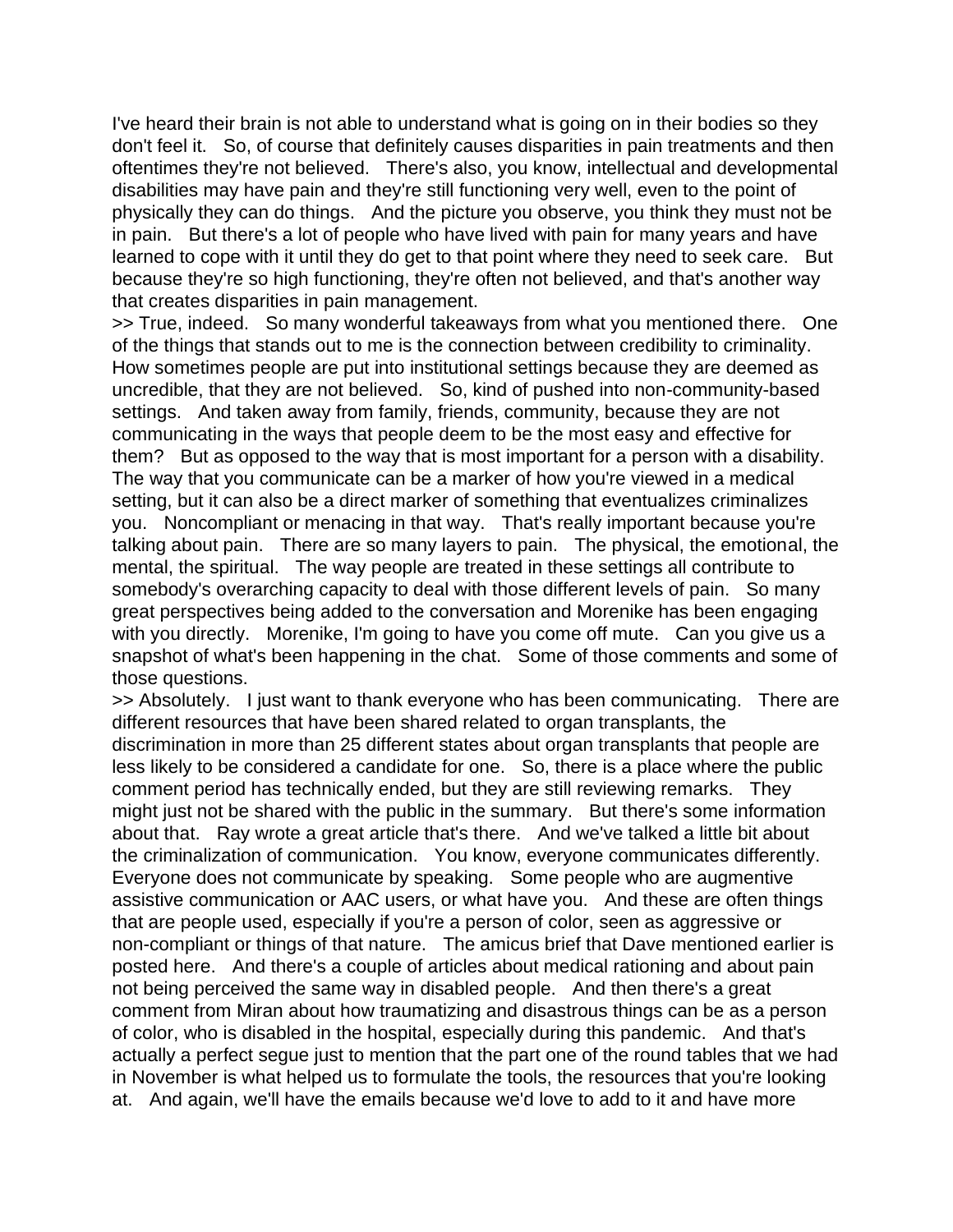thoughts or information that you all would share. There's a great article about intersectionality. But there's going to be a deeper dive into circumstances because with the limited time, there's so much that we have to share in terms of specific experiences with disenfranchisement that has occurred that people have dealt with and some ways to address those things a little bit more specifically. So, we're hoping to kind of do that. Those tools can be used for providers and can continue this dialogue. I don't think it's talked about enough. That, you know, as Emmanuel mentioned sadly, the pandemic has brought forth a number of things that were already existing, but was not as noticeable. And there's also a comment about quality of life research in here, as well. And some how some of the measures aren't necessarily seen as equitable for all of us.

## >> Mm-hmm.

And if there was anyone on the line who was wondering about our purpose, who was wondering why this type of work was vital for us to create a resource, I want to draw your attention to one singular point and that is the thread that has woven through every single comment of each person who has spoken here today and that is the importance of advocacy and having tools at your disposal to use.

We are not saying that the tools that we have created should be set in stone and that should be the only thing used. In fact, we highly encourage you to use it at your discretion to adapt things so it could work more specifically and more effectively for you. But what we are saying is that this is a start and that we encourage people to continue giving us your contributions because we would love for this thing to continue growing. And that is the reason why as Morenike said we're still adding stuff and we will keep adding stuff as capacity permits to make sure you all get the opportunity to continue participating and being a part of the conversation as we move along. And with that being said, I want to give you all the opportunity to ask more questions directly of the panelists. We have scheduled this event for an entire hour and 30 minutes, so this will go on until the 3:30 mark. And we did that as a point of accessibility. We did not want to cut individuals off who may need additional time to communicate during a session that is all about communication and language and words and phrases that might be discriminatory against People of Color with intellectual and developmental disabilities, but that communication is a common core there. So, we wanted to enhance communication access as much as possible. And that means prioritizing people who may have, who may need additional time to develop their thoughts and put them into the chat or to communicate in any other way that they deem most accessible. And to do that, there's a couple of different ways. Again, here folks, you can shoot me an email at decodingdiscrimination@NDRN.org. That does come directly to us. We'll get the opportunity to see your thoughts and comments. Or you can send direct messages if you don't want to send a message in the chat to everybody. Please send a direct message to Morenike, who has been posting phenomenal resources throughout this session. But we want to get your questions to the panelists. We also want to specifically designate this time for your involvement in the conversation. If you have questions you want us to get to before we close out, please feel free to get those in the chat. While you're doing that, we do have a couple of new events that are coming up in connection to this type of work, again focusing on People of Color with intellectual and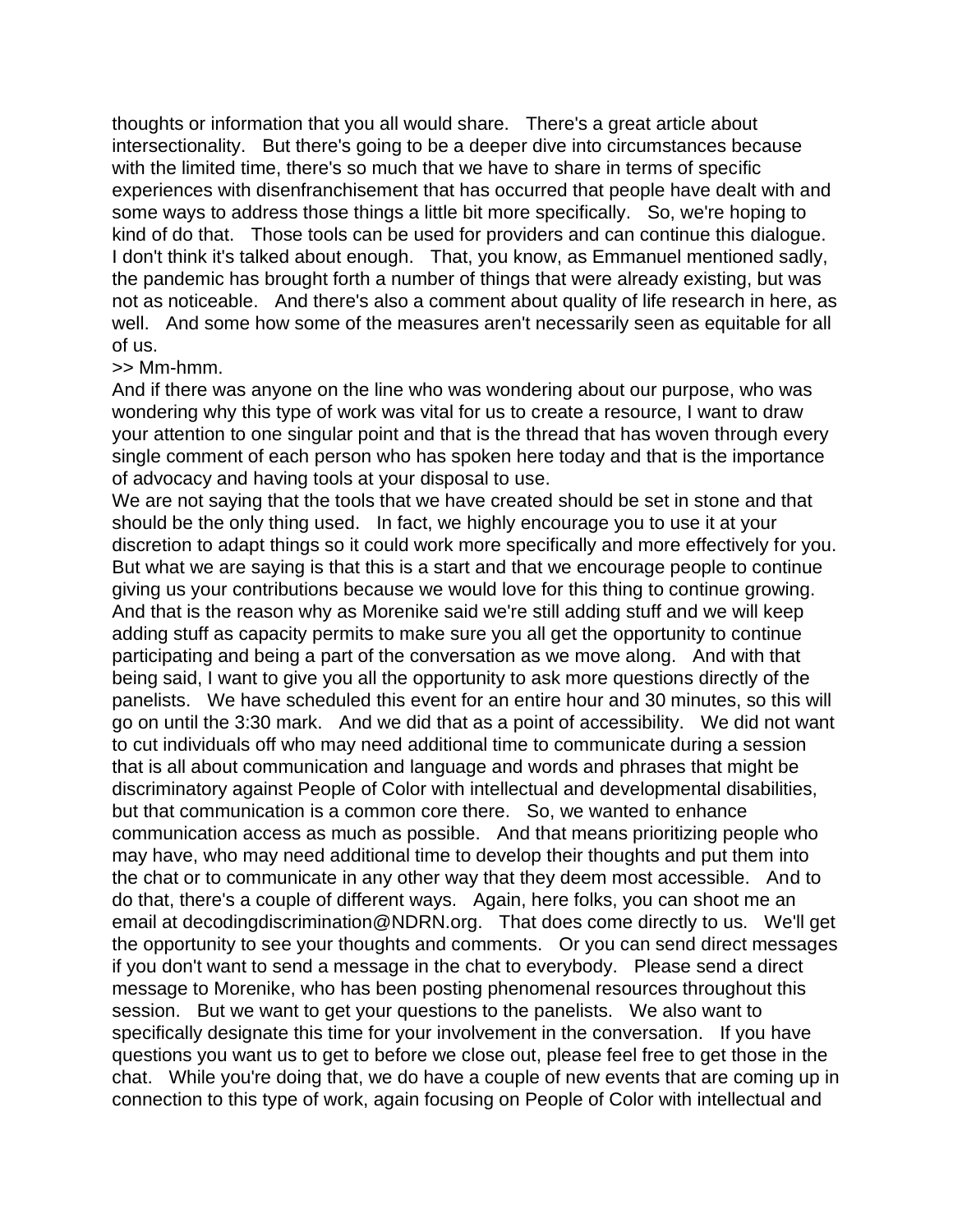developmental disabilities. Our next endeavor will be Sun Storm Stories, where we will feature the stories of People of Color that we will really be pushing out to people in the medical field. But anyone and everyone is allowed to invite us for that conversation. The idea is to give us an opportunity to share their stories. We believe story telling is a very powerful tool for advocacy. We created these resources as a self-advocacy tool, and we also want to put a spotlight on story telling as a self-advocacy tool. This series will be coming up. It's actually a one-time event. We're hoping we can get it in in one go, but there may be some adaptations that happen as a means of accessibility and that's okay. We will be flexible and fluid in that regard. But that event will be coming up later on this spring. If you know someone of color with an intellectual or developmental disability who contracted COVID and has a story to tell, shoot us an email. You can shoot me a direct email that is Justine.shorter@NDRN.org. If someone wouldn't mind throwing my email address in the chat, that would be much appreciated. With that being said, Morenike, I'm going to kick back over to you. Have we gotten any additional questions in the chat before I ask our panelists if they have any closing thoughts?

>> Thank you for adding that. We've had some great comments related to this. But I don't believe I've seen a question. There was one, but I believe it was addressed a little bit earlier. I don't think I've seen any new ones since then. Just comments and resources. So, if anyone has one, please feel free to share it now. Or if not, for those of you, we can get ready to close out. Again, if anyone needs to stay longer, you know, we will be available to answer questions or clarify anything, but we do want to be respectful of time for you all and we just want to thank you again for being here and for just being so engaged.

>> Great. With that being said, let me kick it over to our panelists for any closing comments that they may have. Emmanuel, any closing thoughts you want to share with the group here today?

>> Sure, absolutely. First, thank you for allowing me to be part of such a dynamic discussion. I hope this is just one of many collaborations as we move not only our individual states but our country forward as a whole of really working with and for people with disabilities. My closing remark would be that again this is hopefully just the beginning. But I do want to quickly state as we were talking about people needing transplants. I was watching Chicago Med, and I know it's a television show. And people say it's not reality. But I was watching an episode where a father needed a transplant. He didn't have a disability, but the son did. And the son would have been a great match for his father, of course. And that really got me to thinking, you know, we may struggle to receive a transplant, but there's not a challenge when we are matched as far as being able to be chosen to be a match. So, I just believe moving the medical field forward. It really comes down to acceptability and really understanding that all of our lives have value and I will close and say this. For many, many years, we have always said you hear people with disabilities say I know my body better than anybody. When we go to a medical facility, I also watch a lot of court shows. But our credibility is shot before we even open our mouth. For example, when I go to the doctor, I typically go by myself. And one of the questions I used to get asked all the time that would irk my nerves was who did you come with today. Not did you come alone? How did you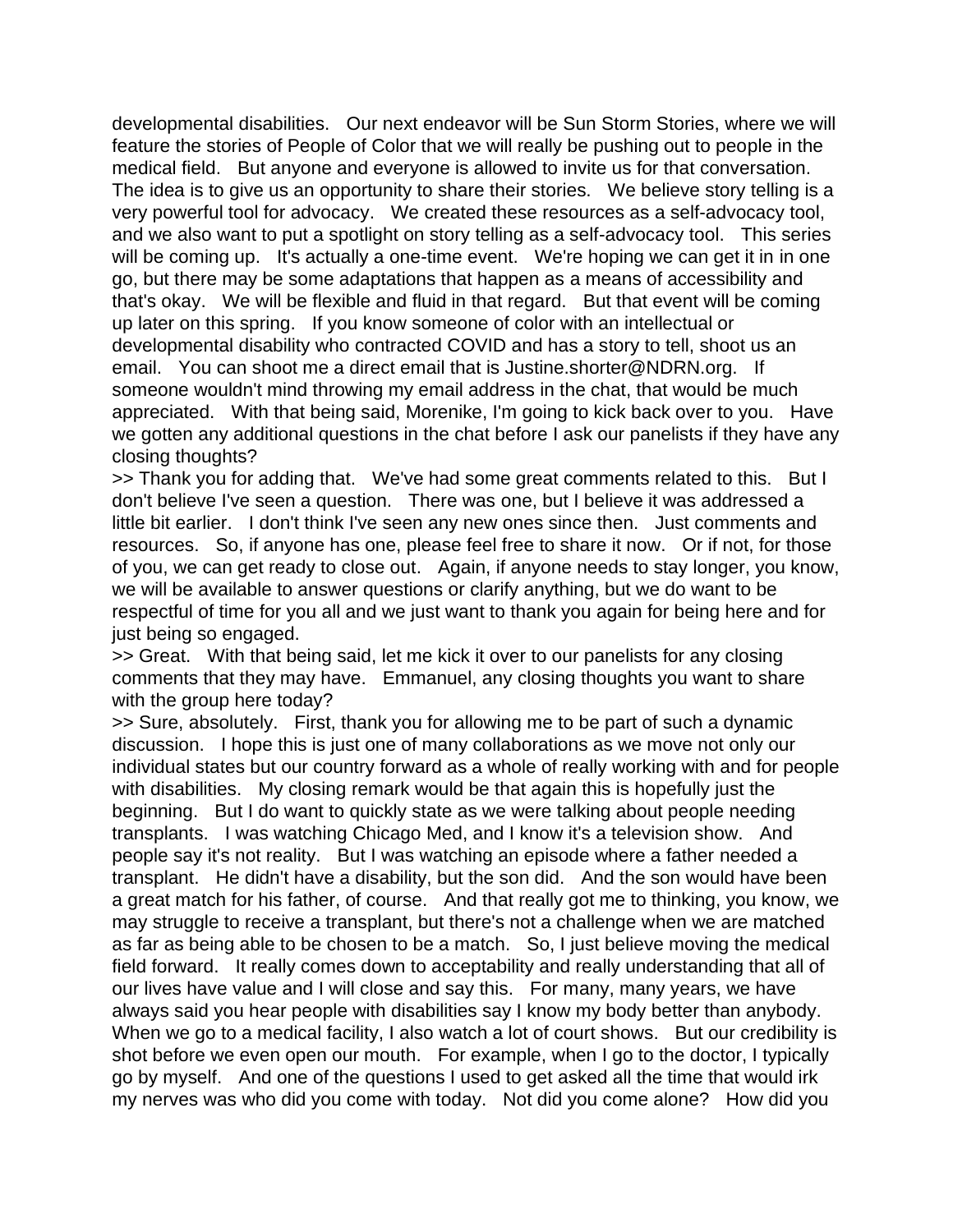get here? All the medical assumed that someone came with me because there is no way I could be capable of having a conversation totally about myself and my medical care. So, even in the delivery of the questions we ask, we must be mindful that how that may come across to someone, but again, thank you for the opportunity to be part of such a dynamic discussion.

>> Such appreciated. It is so appreciated.

And you are always a man of many jewels. Jewels and gems. I love that quote you dropped, we may have challenges, but there is nothing we can't do when we are matched. Matched with various forms of support. And matched with various forms of equity. Equitable treatment in the healthcare system whenever we need it. So, appreciations to you. Do you have any final comments or thoughts you would like to share with the group, Kayla?

>> Well, first off, I want to thank you, Justice and Morenike and for letting me be here and for my copanellists for being just amazing. Even I learned something from y'all. And just really I'm glad that this conversation, we had this conversation and I hope you guys continue to have more conversations like this because it does need to change. And we deserve to live and have a life and live life and have a good life. And, you know, nothing about us, without us, right? So, I really am glad to have been part of this conversation. And there's a lot that needs to be changed. Like I was going to talk about insurance and stuff and my struggles with insurance. For example, with the eating disorder I mentioned earlier, I had to pay out of pocket because my insurance didn't cover it. And there's just like a lot of different things. But hopefully this is the start of change and I'm glad to have been part of it. So, thank you all.

>> We are so glad to have had you. And thank you for raising issues around continuity of care, issues around confusion and chaos that's embedded in the healthcare system that makes it so unbelievable and unnecessarily difficult for people to navigate it independently and with help when they have it at their disposal. You raised so many powerful points throughout today's session and I appreciate you for joining us. You have been wonderful. And now over to Dr. Taylor.

>> Thank you.

>> You are very welcome. Dr. Taylor, do you have any additional comments as we close out today's conversation?

>> Just very, very grateful to be included with such phenomenal panelists. I want to thank you all. Thank you, Justice, Morenike, everyone that made this possible. Bonnie and David. Just very grateful to be in this space. I learned so much today. I definitely think the conversations need to continue and action does need to take place within the healthcare system and you just made me think, Emmanuel, how you said the importance the minute you entered the door and the first thing the healthcare, whoever that is. That first person at the front desk says to you has so many implications. And it made me think about just our education and how we educate healthcare providers. The minute they walk through the door it's important equity is engrained within our education system, not just sprinkled within our classes, but it should be engrained so that we can address the biases and things that they come in with. I think that's one way that we can begin to really see progress forward in our healthcare system. So, thank you all so much. And thanks to NDRN.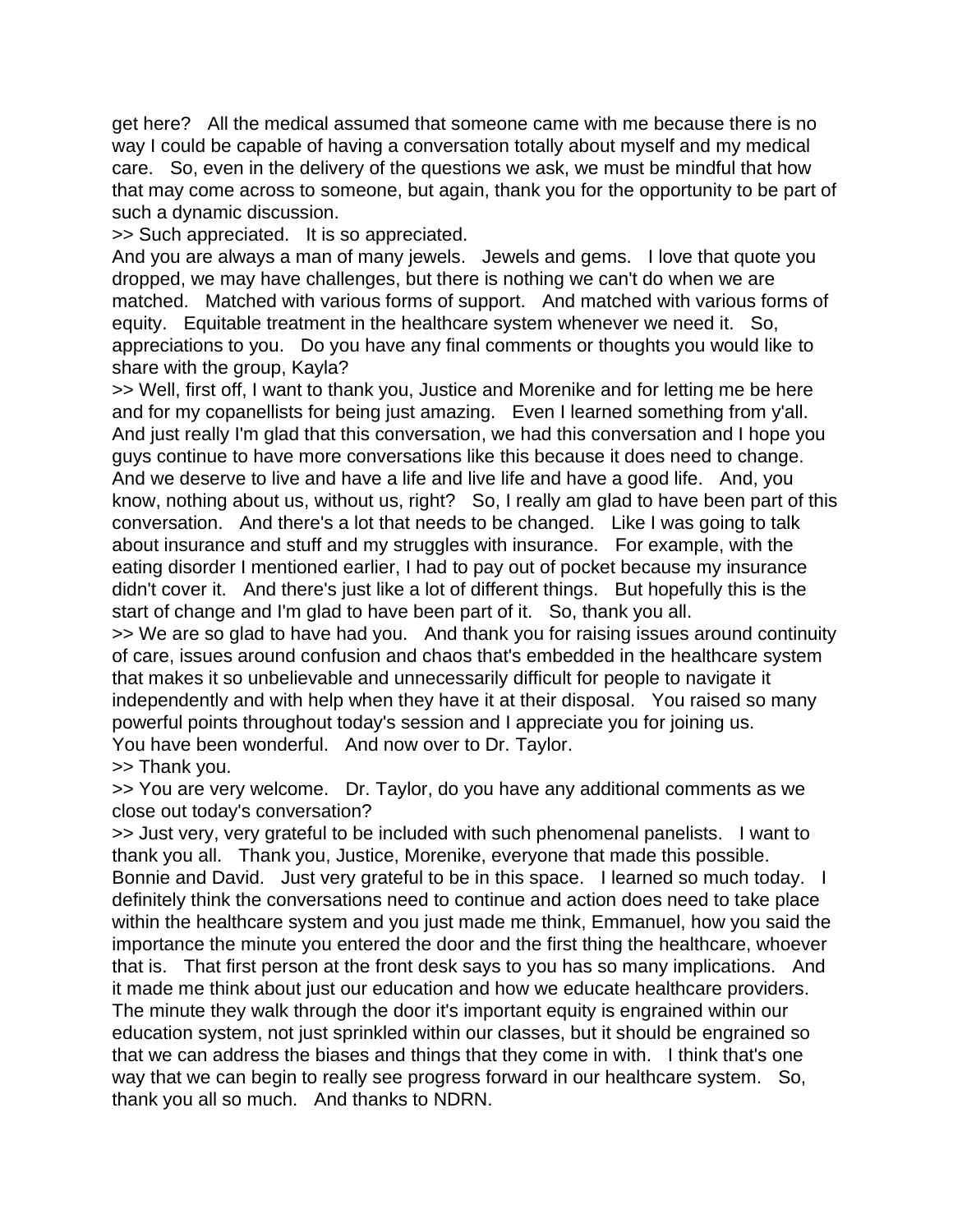>> (Chuckling) Indeed. So many strong points there. I love that you and Emmanuel and Kayla and noting that from the moment you walk through the door or pick up the phone or log onto a website the different compounded forms of barriers that one has to encounter in order to gain access to care. We literally created this resource, the resources that we were billed at the beginning and are publicly available for you to use at your discretion, we created that based on some of the lived experiences of People of Color with various disabilities. Were people who when they were checking in were told they failed. You failed to give us your insurance card or failed to book your appointment or failed to come at this specific time. Before you have a conversation with a healthcare professional, you are already made to feel like you are a failure or that you are wrong. That has to be changed. And again, one of our strongest tools is self-advocacy. That's why we created that resource and why we continue to shine a light on the stories of people who have lived it and gone through it again. Again, if you know any People of Color with intellectual and developmental disabilities who might be interested in participating in our sun Storm stories, please let us know if they have a story they want to share. Again folks my name Justice Shorter. I am the national disaster protection advisor at the National Disability Rights Network. I want to thank our partners from Foundation for Divergent Minds, as well as the Johns Hopkins Disability Research Center. It has been a pleasure. You all have a gorgeous afternoon. We will stay on the line for just a few in case anybody has a question that they need more time to communicate. But thank you so much. Have a wonderful week.

>> Justice, one question.

>> Sure?

>> When is your video or podcast coming out?

>> Listen, I pulled it back out!

>> Because y'all sound like you need a video show tomorrow.

>> Listen, listen.

>> I'm feeling that.

>> Come on, we got to have this going.

(Laughter).

>> Emmanuel, did you think at some point they were going to say and to donate money call 1-8 ....

(Laughter).

Laugh.

>> Listen, that's only because we didn't have.

>> I was waiting. I was waiting for somebody to like give out their Cashapp QR code. (Laughter).

Listen, we didn't have our NPR tote bags ready. We didn't have no coffee mugs and no pens, but it's coming at some point. Don't you worry about it.

>> Thank you for the opportunity. I enjoyed it. And I'll be reaching out to you directly. Because here in our state we're working to collaborate on so many different levels. I

had a 45-minute conversation with my director about doing some collaborations. So, I'll follow up with you guys.

>> Absolutely.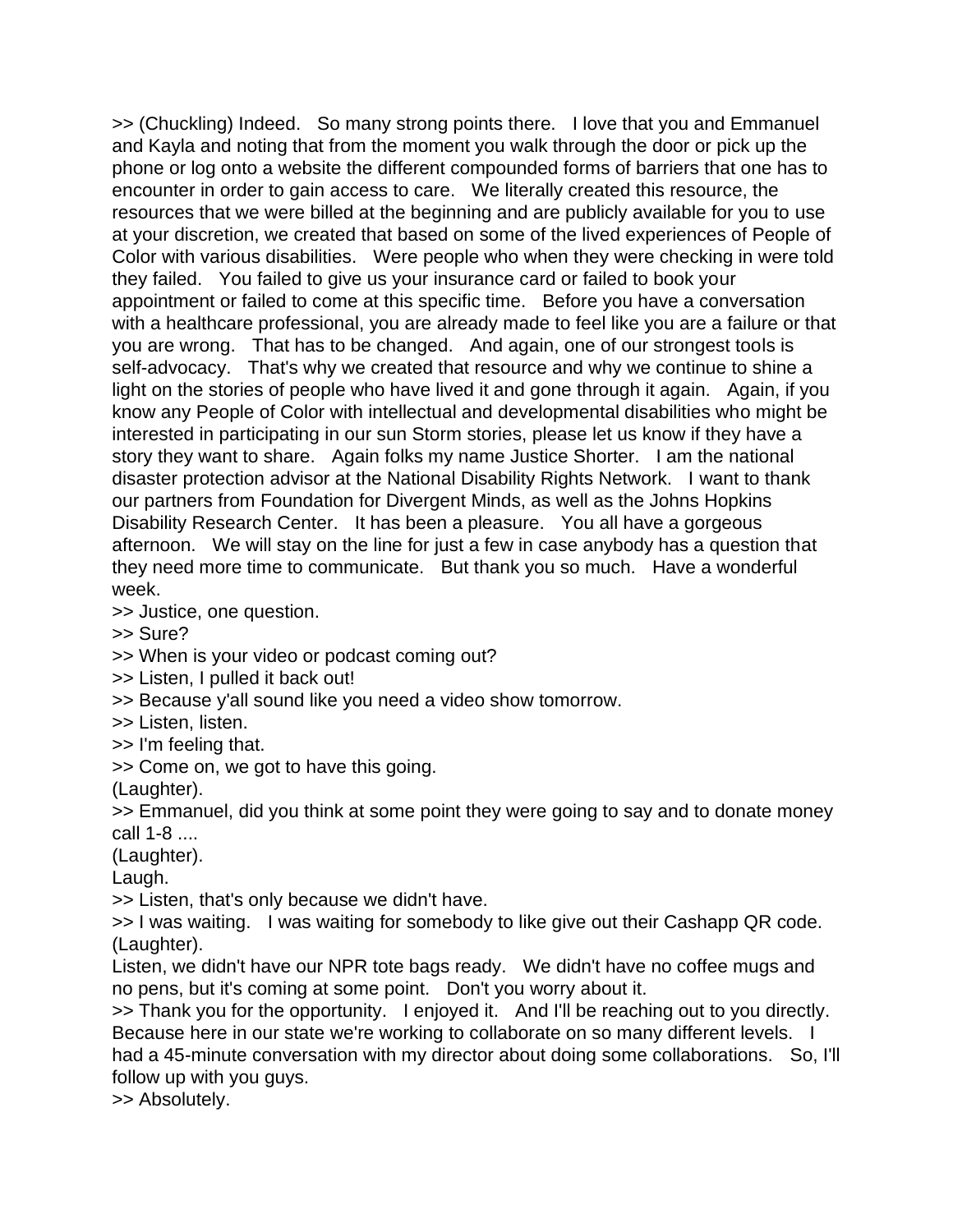>> Later on.

>> Absolutely. You keep us posted.

And I know that there is, we're going to do a quick debrief with the actual team, so that's everyone who is a copanellist. But I do want to just give folks who are leaving on out the room, I just want to make sure that no one who is staying around has any questions. We want to give people time who needed some additional time. We wanted to give it to folks. Morenike, are you seeing any last-minute questions come through? Or everybody is just saying bye-bye? (Chuckling)

>> I think people are just thanking others and there's a comment about in addition to the Sun Storm Stories that National Mental health and disability center would love to have people share some information if they want to share stories there, as well, so we could highlight those. And people are just kind of sharing a few additional resources and we're really appreciative of everyone who was here.

>> Absolutely. Absolutely. I love the collective access. It's a point of disability justice. And then we also, Zach Martin who is my manager over at NDRN gave a quick nudge here. We want to thank the WITH Foundation who is actually the force funding this type of work. We certainly appreciate everyone at WITH who contributed their support for making this type of work possible. So, much appreciations in that regard, as well. Anybody else have questions? With that, we're closing folks out before our team takes a moment and steps backstage in the Zoom room to do a quick debrief before we close out the Zoom room.

>> Did I do a good job?

>> You did a wonderful job, dear.

>> Thank you. If you have any other opportunities for me, just come my way.

>> You did a lovely job. We're going to cover the logistic details as soon as we clear the room. Just making a space here if anybody had additional questions. I don't think they do, but I'm just creating a little bit of space here before I transition us into the backstage area. Okay.

I'm not hearing any additional questions. With that being said, David Boyer and Charles, would you mind moving people over to the waiting room, kind of moving folks out of this area so we can have a chance to debrief. It doesn't seem like anyone who is still on the line has any questions. Sometimes people just walk away from their computers or have it going while they're doing other things.

>> No problem.

>> We just want to keep myself, Oswin, Morenike, Emmanuel, Dr. Taylor, Kayla, Dr. Taylor, and you. I think that's the whole team. We're just going to move folks back out to the waiting room. Sometimes they just get stuck there. No, we do not need the interpreters. Does anybody need the interpreters to stay on for this debrief? I don't think so. But just checking. Any of our panelists need the interpreters to stay on? >> I think we're fine. Yeah. We're good. Maybe just the captioner.

>> Okay. And so the captioner, if we can have the captioner stay on, the interpreter, you can feel free to exit off. Charles, if you could also stop the recording during this debrief, that would be great. This does not need to be recorded.

>> Okay.

>> Recording stopped.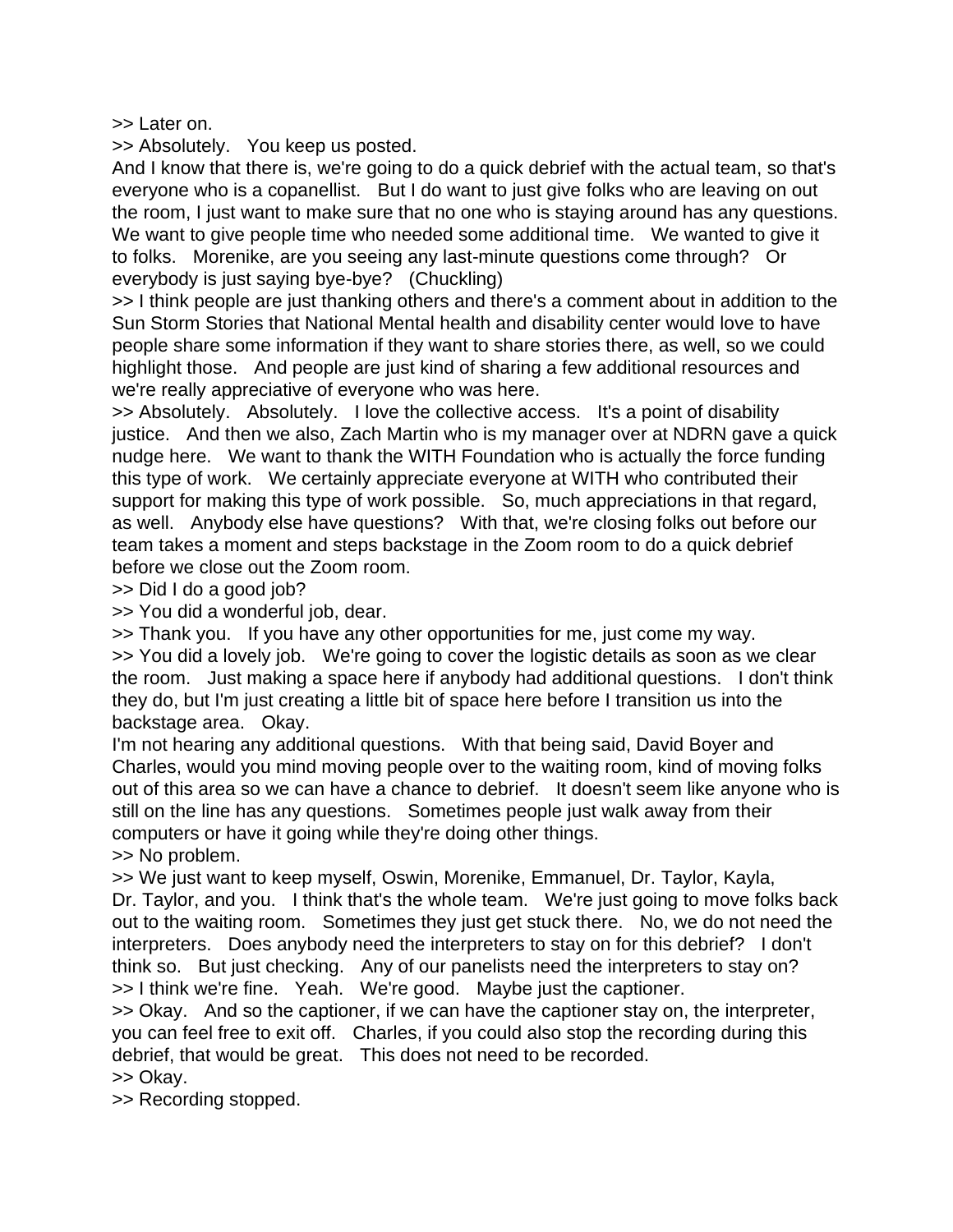>> All right. And has everyone been successfully moved over to the waiting room? Not yet. Okay, I'll pause.

>> Okay, I think we're good now.

>> Okay, how many?

>> I think that's right. There me, Emmanuel, Charles, Morenike, Janiece, Oswin, Bonnielin, and the captioner.

>> Okay, I think we're good.

>> Okay, all right, good stuff. All right, folks, what are you thinking?

>> It was great.

>> It was great. I wish we had more time!

>> I know.

>> There was something I wanted to share, but I guess we didn't have time to share it. But other than that, it was all right. It was good.

>> Yeah, don't you worry, I think there will be more opportunities. The time is so limited. And I know folks, I could hear people jumping off. But there will be more opportunities, I am hoping, as we keep trying to push this work forward for you all to continue sharing stories. And like I told you, I will absolutely keep you in mind for future events, as well.

>> Thank you, yeah.

>> (Chuckling) Other thoughts from folks? I heard everybody start talking at once. So, does anybody want to share? We do these debriefs after every event. I wanted to give us some space to do it.

>> There was some really good, great engagement. Like the comments were thoughtful. You could tell, it just seemed like people were really, you know, the information was resonating with everyone.

>> Mm-hmm. And you were on fire with the chat box. I just want to be very clear about that because I cannot engage, like I cannot have that going in my ear in my computer and simultaneously talking. Some folks are whizzes. I'm turning off the sound. That's why when you'll hear me take these pregnant pauses at random points because so many things are coming at me at once. I have to keep turning it on and off. I toggle it on and off. I try to keep up with it. But thank you so much. You were on fire.

>> I agree. I'm always impressed when people can do that.

(Laughter).

I understand.

>> I cannot do it. I'm tapping out. I am literally tapping out. But yes, somebody else was about to speak. I heard a baritone.

>> It was me.

>> It was me. It was my very deep voice. No, I was just going to.

>> You sound like Barry White.

>> That was amazing. The summary of that chat box was great. Sorry I had to step away. I had a dog emergency. We were at the dog oncologist today. We got a good report, but I was a little bit late with my thoughts. My dog was important.

>> That makes sense. That is true. That's not a problem. Thank you so much for jumping on even when you have personal stuff to do.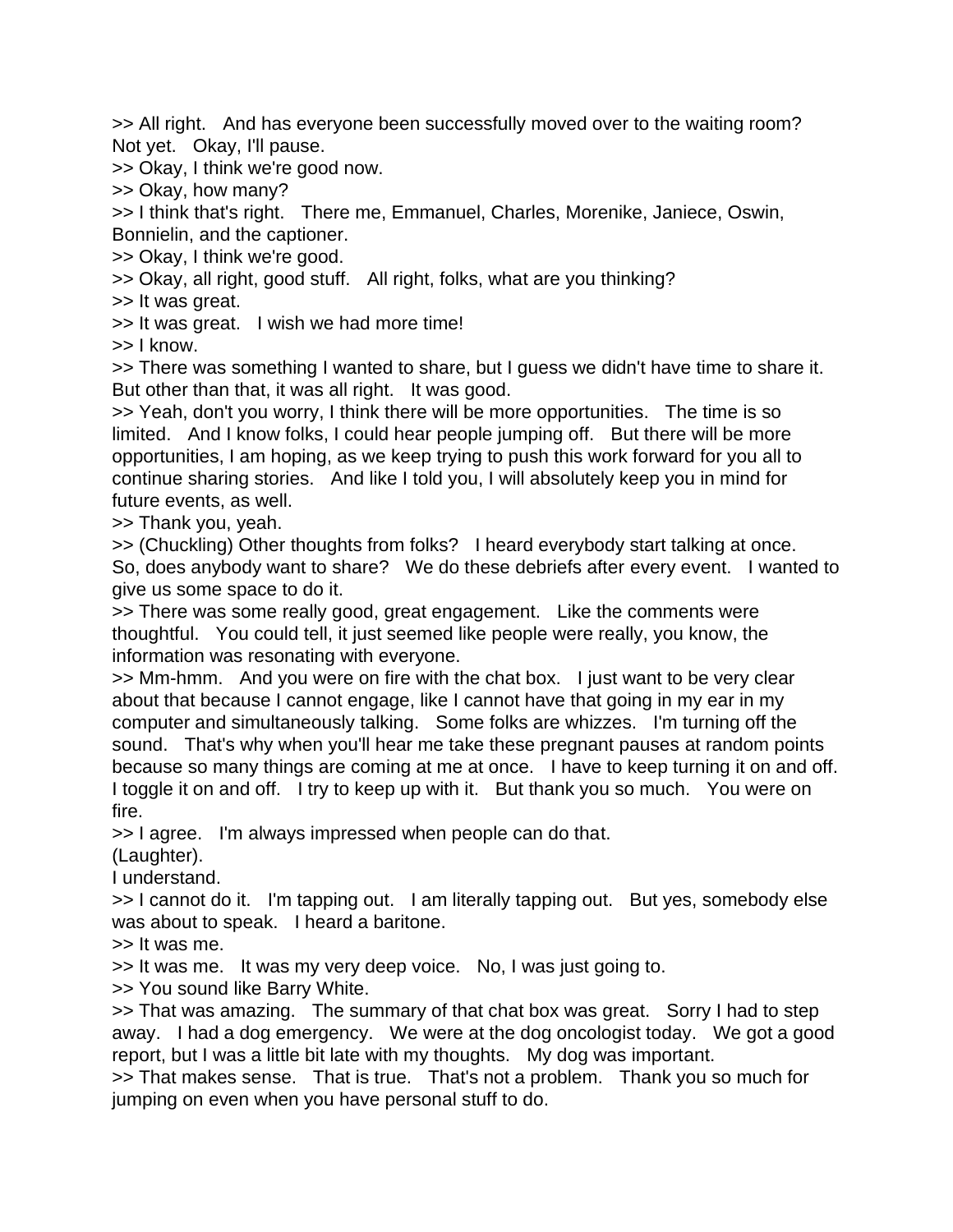>> It was amazing. Everyone was amazing. I had to step away, but I came back and Emmanuel was turning it up over there. That was really good. I thought that was a good section. Morenike's chat was great. And, you know, the engagement in the chat window, like you said, Morenike, was really, it wasn't just chatter. It was more like engagement.

>> It was. I think that.

>> Oswin?

>> Yes, it is. I think on the FDM side, we definitely need to go ahead and get those cards made up because the AAC user comment was kind of the reason we wanted to do this in the first place, people who aren't speaking have a little bit more access to get their needs met. We need to get on those.

>> Someone was said those are great.

>> Yeah, it was their brain child. They've already got so many phrases and stuff that are planned.

>> And as we ...

>> I'm sorry, go ahead.

>> Yeah I just wanted to let Oswin finish. You were still talking, Oswin?

>> No, I have a trailing end sound that makes it sound like I'm going more, but I'm not. (Laughter).

>> All right. Wanted to make sure we weren't cutting you off. Emmanuel? You wanted to chime in?

>> Yes, I was just going to ask really quickly, are there any other plans as far as promoting those materials? And I ask that for a couple reasons. I know sometimes a lot of the stuff is created and we did this whole horrah, promotion, and then all of a sudden it sits on a website and doesn't go anywhere. That's part of my question. And the second thing is here in Delaware when the pandemic started, I created something called Let's Talk About It and it's a Youtube video series that has already gained some national recognition where I sit down, no pun intended, to talk with individuals to promote programs, resources, activities, resource guides, and et cetera. And I would like to discuss possibly doing a Let's Talk About It about those resource to share with people that may not be able to read an email or have access to email. But may learn differently through video resource to promote those resources that were so created for that purpose.

>> Absolutely. And Morenike, Oswin, this may be something, well first off, Emmanuel, Let's Talk about It, I think that would be a dope situation in terms of us getting together and figuring out how to support the Youtube channel and making sure you can come in and talk about the resources and do that verbally. Absolutely. Morenike, Oswin, I think it might be interesting to see if there is a way for us to, or maybe I can talk to our comms team at NDRN to create an audio companion to this, reading the resources aloud for folks might be really helpful. It would just be the audio version. Maybe we can talk to our comms team to see if that's a possibility. I'll talk to you more about this offline. Kayla, Dr. Taylor, I didn't give you a chance to speak. Did you have any debrief thoughts on the session?

>> It was phenomenal. And like everyone said, the chat seemed to complement everything going on. Everyone was fantastic. I'm just grateful to be included.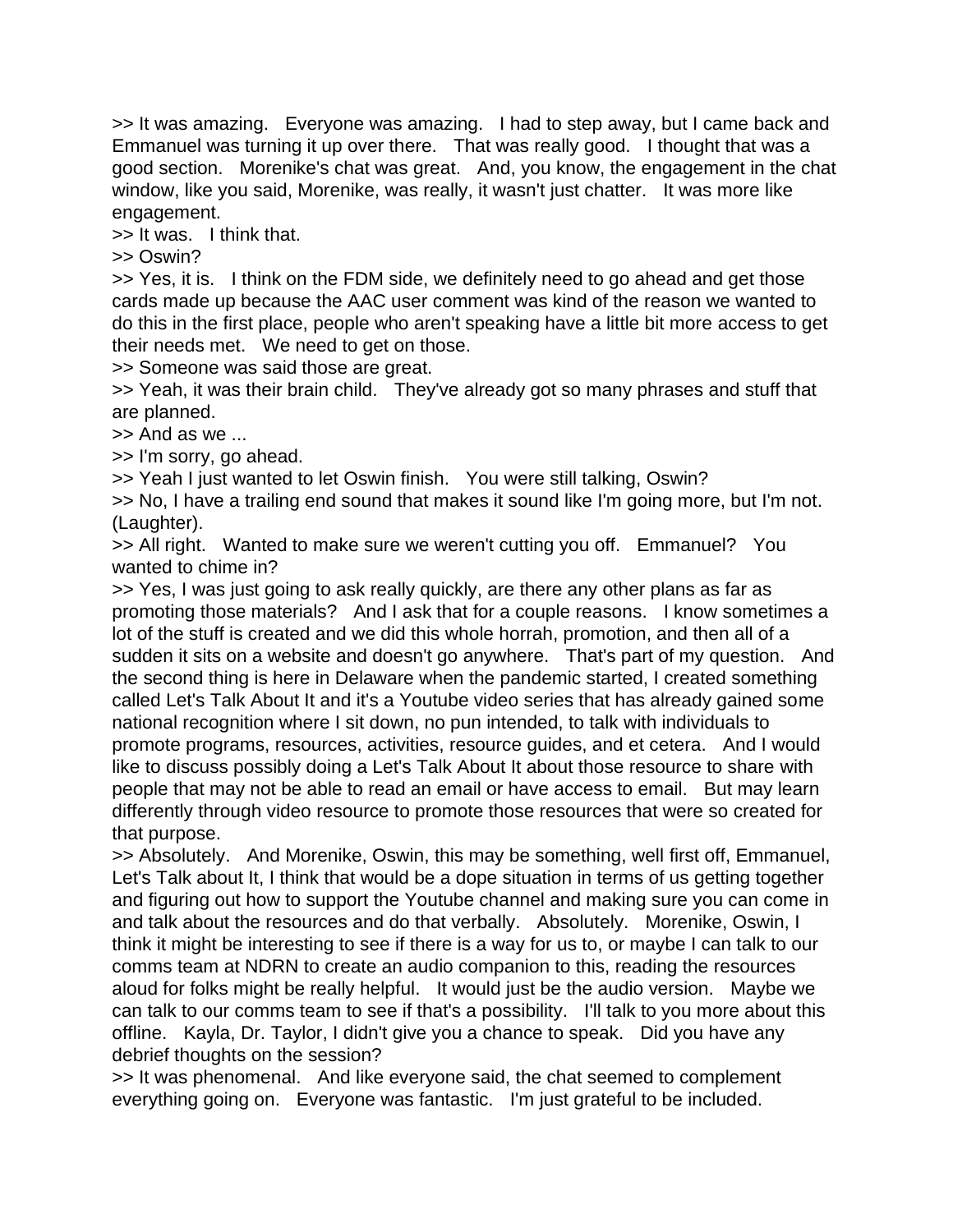>> I'm grateful to have you. Look at that voice sounding slick and smooth. You were concerned about it. I'm glad you were here. Even among all of that, you joined us today. I appreciate you doing that. Thank you so much for that.

>> I have one more thing.

>> Okay, sure.

>> If any of you are hiring, just let me know. That's all. (Chuckling).

>> There you go. There we go. We need sustained employment. I hear you on that one. And like I said, we will certainly keep you in mind, Kayla, for some additional events that are going on. And Morenike and I are going to do some brainstorming about some stuff we're working on. And Bonnie, you were the last one on the team who I don't think we fully heard from. Did you have any thoughts about the session, anything you wanted to share?

>> It was great. I'm just really grateful this happened, that we're talking about this. You know, Justice early in this process we talked about having you come on our podcast and so let's think about a good time. Maybe you and Morenike and/or Oswin to sort of share out the deliverables.

>> I would love that.

>> Absolutely.

>> That would be a good way. To Emmanuel's point just to make sure it doesn't live on a website.

(Laughter).

>> Absolutely. And that's one of the things we were trying to do to get away from it becoming stagnant. Keep contributing. Let's update this thing as we know, as we can. Maybe doing a refresher and an update and trying to do things in that way. Absolutely. I appreciate it. Listen, I want to be mindful of everybody's time. It is getting late into the workday. I know some folks are wrapping up. Thank you guys so much. Dr. Taylor, Emmanuel, Kayla, I will be following up with you all because we need to connect with our finance team regarding the honoraria. I will try to do that before the week is out. You all will be hearing from me in that regard. If you don't hear from me or if something happens, feel free to shoot me an email. >> You didn't say my name for the honoraria.

>> I will not be saying your name. You don't get anything.

(Laughter).

>> Justice.

>> You get together. You weren't even there when I called on you! I'm messing! (Laughing)

>> Good point.

>> Yes, I just heard somebody say my name.

>> Oswin, do we need to send you our final invoice, because we haven't done that yet. >> No, actually you don't need to send that until we wrap up Sun Storm Stories. Once we wrap that, then you send that final invoice and you are all good to go. (Laughter).

You are entirely fine. But if you guys have any additional questions on the back end or if you need additional support with anything, we've got our wonderful IT director,

Charles, on deck who has been able to provide some wonderful support. Charles, I